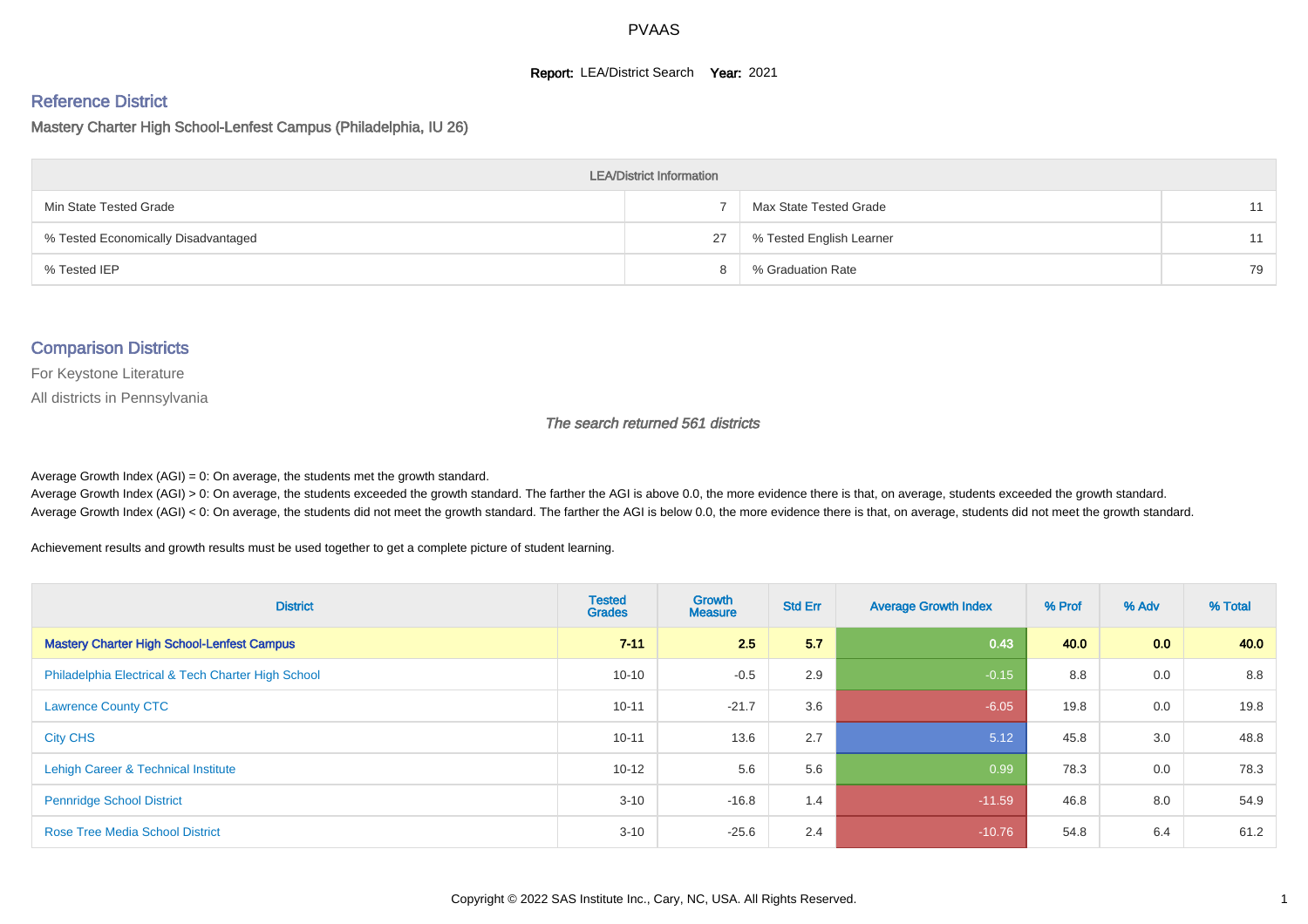| <b>District</b>                                   | <b>Tested</b><br><b>Grades</b> | Growth<br><b>Measure</b> | <b>Std Err</b> | <b>Average Growth Index</b> | % Prof | % Adv   | % Total |
|---------------------------------------------------|--------------------------------|--------------------------|----------------|-----------------------------|--------|---------|---------|
| <b>Mastery Charter High School-Lenfest Campus</b> | $7 - 11$                       | 2.5                      | 5.7            | 0.43                        | 40.0   | 0.0     | 40.0    |
| <b>Shikellamy School District</b>                 | $3 - 10$                       | $-22.3$                  | 2.5            | $-8.92$                     | 33.3   | 6.1     | 39.5    |
| Lackawanna Trail School District                  | $3 - 10$                       | $-21.7$                  | 3.5            | $-6.20$                     | 38.5   | 1.5     | 40.0    |
| <b>Abington School District</b>                   | $3 - 10$                       | $-11.5$                  | 1.9            | $-6.00$                     | 56.2   | 11.6    | 67.8    |
| <b>Avonworth School District</b>                  | $3 - 10$                       | $-12.6$                  | 3.1            | $-4.01$                     | 59.8   | 4.6     | 64.4    |
| <b>Marion Center Area School District</b>         | $3 - 10$                       | $-12.0$                  | 3.1            | $-3.87$                     | 33.7   | 1.1     | 34.8    |
| <b>Clearfield Area School District</b>            | $3 - 10$                       | $-9.4$                   | 2.6            | $-3.56$                     | 43.0   | 3.1     | 46.1    |
| <b>Neshannock Township School District</b>        | $3 - 10$                       | $-9.7$                   | 2.9            | $-3.34$                     | 62.4   | 5.6     | 67.9    |
| Maritime Academy Charter School                   | $3 - 10$                       | $-11.4$                  | 3.5            | $-3.29$                     | 15.2   | $0.0\,$ | 15.2    |
| <b>Carmichaels Area School District</b>           | $3 - 10$                       | $-9.3$                   | 3.3            | $-2.81$                     | 35.1   | 1.4     | 36.5    |
| <b>Propel Charter School-Montour</b>              | $3 - 10$                       | $-10.7$                  | 3.9            | $-2.71$                     | 13.7   | 0.0     | 13.7    |
| <b>Northwest Area School District</b>             | $3 - 10$                       | $-10.0$                  | 3.8            | $-2.59$                     | 34.6   | 7.3     | 41.8    |
| <b>Blue Mountain School District</b>              | $3 - 10$                       | $-5.8$                   | 2.3            | $-2.56$                     | 46.6   | 8.5     | 55.1    |
| <b>Mahanoy Area School District</b>               | $3 - 10$                       | $-9.0$                   | 3.6            | $-2.49$                     | 26.2   | 1.6     | 27.9    |
| <b>Yough School District</b>                      | $3 - 10$                       | $-6.6$                   | 2.7            | $-2.43$                     | 50.8   | 4.0     | 54.8    |
| <b>Chartiers-Houston School District</b>          | $3 - 10$                       | $-8.6$                   | 3.5            | $-2.41$                     | 59.7   | 4.5     | 64.2    |
| Jefferson-Morgan School District                  | $3 - 10$                       | $-9.9$                   | 4.2            | $-2.35$                     | 43.8   | 4.2     | 47.9    |
| South Williamsport Area School District           | $3 - 10$                       | $-5.7$                   | 2.5            | $-2.30$                     | 45.5   | 4.5     | 50.0    |
| <b>Portage Area School District</b>               | $3 - 10$                       | $-8.1$                   | 3.6            | $-2.26$                     | 40.6   | 9.4     | 50.0    |
| <b>West Middlesex Area School District</b>        | $3 - 10$                       | $-8.4$                   | 3.8            | $-2.21$                     | 34.9   | 2.8     | 37.6    |
| <b>Benton Area School District</b>                | $3 - 10$                       | $-9.7$                   | 4.5            | $-2.18$                     | 43.2   | 5.4     | 48.6    |
| <b>Executive Education Academy Charter School</b> | $3 - 10$                       | $-6.5$                   | 3.1            | $-2.08$                     | 23.7   | 2.2     | 25.8    |
| <b>California Area School District</b>            | $3 - 10$                       | $-7.3$                   | 3.6            | $-2.02$                     | 42.6   | 9.8     | 52.5    |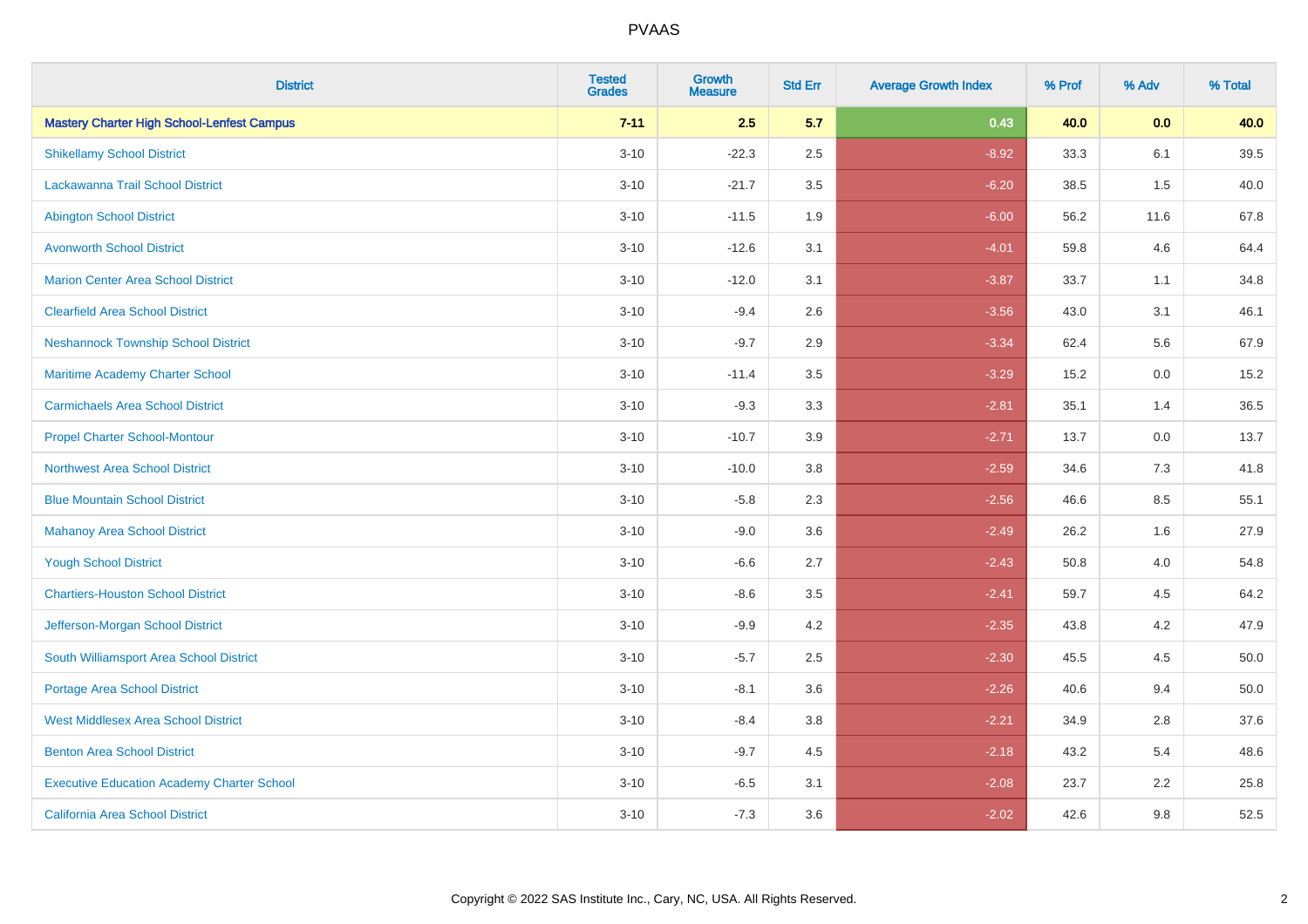| <b>District</b>                                   | <b>Tested</b><br><b>Grades</b> | <b>Growth</b><br><b>Measure</b> | <b>Std Err</b> | <b>Average Growth Index</b> | % Prof | % Adv   | % Total |
|---------------------------------------------------|--------------------------------|---------------------------------|----------------|-----------------------------|--------|---------|---------|
| <b>Mastery Charter High School-Lenfest Campus</b> | $7 - 11$                       | 2.5                             | 5.7            | 0.43                        | 40.0   | 0.0     | 40.0    |
| <b>Moshannon Valley School District</b>           | $3 - 10$                       | $-7.0$                          | 3.4            | $-2.01$                     | 48.5   | 0.0     | 48.5    |
| <b>Mount Union Area School District</b>           | $3 - 10$                       | $-6.1$                          | 3.1            | $-1.97$                     | 32.2   | 3.4     | 35.6    |
| <b>Montrose Area School District</b>              | $3 - 10$                       | $-5.5$                          | 3.0            | $-1.82$                     | 46.7   | 5.4     | 52.2    |
| <b>Tri-Valley School District</b>                 | $3 - 10$                       | $-6.4$                          | 4.1            | $-1.57$                     | 37.0   | 4.4     | 41.3    |
| <b>Fort Cherry School District</b>                | $3 - 10$                       | $-5.9$                          | 3.8            | $-1.56$                     | 55.2   | 5.2     | 60.3    |
| <b>MaST Community Charter School</b>              | $3 - 10$                       | $-4.1$                          | 2.7            | $-1.52$                     | 44.0   | 9.5     | 53.4    |
| <b>Ferndale Area School District</b>              | $3 - 10$                       | $-5.8$                          | 4.3            | $-1.33$                     | 40.0   | 0.0     | 40.0    |
| <b>Cambria Heights School District</b>            | $3 - 10$                       | $-4.1$                          | 3.1            | $-1.32$                     | 51.0   | 6.0     | 57.0    |
| <b>Troy Area School District</b>                  | $3 - 10$                       | $-4.3$                          | 3.4            | $-1.26$                     | 43.2   | 5.7     | 48.9    |
| <b>Kane Area School District</b>                  | $3 - 10$                       | $-3.7$                          | 3.2            | $-1.17$                     | 39.5   | 9.9     | 49.4    |
| <b>Antietam School District</b>                   | $3 - 10$                       | $-4.3$                          | 3.8            | $-1.13$                     | 36.4   | 5.4     | 41.8    |
| <b>Valley Grove School District</b>               | $3 - 10$                       | $-3.7$                          | 3.7            | $-1.01$                     | 51.2   | 6.1     | 57.3    |
| <b>Sullivan County School District</b>            | $3 - 10$                       | $-4.0$                          | 4.4            | $-0.90$                     | 66.7   | 2.6     | 69.2    |
| <b>Northeast Bradford School District</b>         | $3 - 10$                       | $-3.1$                          | 4.0            | $-0.78$                     | 33.9   | 3.4     | 37.3    |
| <b>Mid Valley School District</b>                 | $3 - 10$                       | $-1.7$                          | 3.0            | $-0.55$                     | 45.1   | $7.8\,$ | 52.9    |
| <b>Wyoming Area School District</b>               | $3 - 10$                       | $-1.3$                          | 2.6            | $-0.50$                     | 53.8   | 10.8    | 64.6    |
| <b>Bellwood-Antis School District</b>             | $3 - 10$                       | $-1.2$                          | 3.2            | $-0.39$                     | 55.1   | 10.1    | 65.2    |
| <b>Glendale School District</b>                   | $3 - 10$                       | $-0.9$                          | 3.7            | $-0.24$                     | 50.0   | 5.4     | 55.4    |
| <b>Reynolds School District</b>                   | $3 - 10$                       | 0.5                             | 3.4            | 0.16                        | 52.1   | 7.0     | 59.2    |
| <b>Bloomsburg Area School District</b>            | $3 - 10$                       | 0.7                             | 3.0            | 0.23                        | 55.9   | 11.8    | 67.6    |
| <b>Mastery Charter School - Thomas Campus</b>     | $3 - 10$                       | 2.1                             | 6.2            | 0.33                        | 28.6   | 0.0     | 28.6    |
| <b>Wallingford-Swarthmore School District</b>     | $3 - 10$                       | 0.9                             | 2.4            | 0.38                        | 64.4   | 22.7    | 87.1    |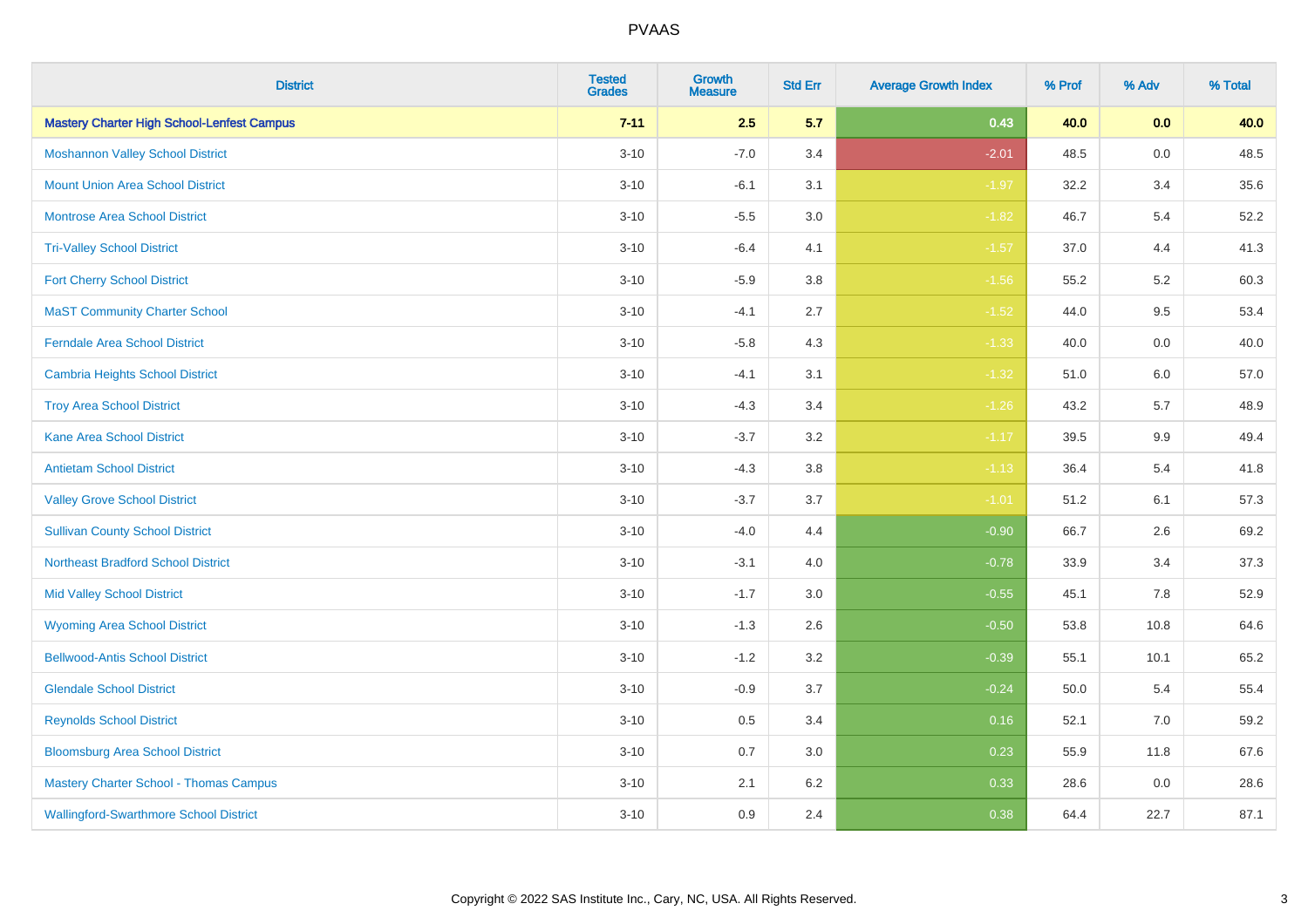| <b>District</b>                                    | <b>Tested</b><br><b>Grades</b> | <b>Growth</b><br><b>Measure</b> | <b>Std Err</b> | <b>Average Growth Index</b> | % Prof | % Adv | % Total |
|----------------------------------------------------|--------------------------------|---------------------------------|----------------|-----------------------------|--------|-------|---------|
| <b>Mastery Charter High School-Lenfest Campus</b>  | $7 - 11$                       | 2.5                             | 5.7            | 0.43                        | 40.0   | 0.0   | 40.0    |
| Harmony Area School District                       | $3 - 10$                       | 4.5                             | 6.3            | 0.72                        | 33.3   | 13.3  | 46.7    |
| <b>Southeastern Greene School District</b>         | $3 - 10$                       | 3.3                             | 4.6            | 0.72                        | 57.6   | 6.1   | 63.6    |
| <b>Shanksville-Stonycreek School District</b>      | $3 - 10$                       | 7.0                             | 5.9            | 1.20                        | 64.7   | 17.6  | 82.4    |
| <b>MaST Community Charter School II</b>            | $3 - 10$                       | 4.4                             | 3.2            | 1.37                        | 28.4   | 3.4   | 31.8    |
| South Butler County School District                | $3 - 10$                       | 3.9                             | 2.5            | 1.54                        | 53.1   | 16.6  | 69.7    |
| Allegheny-Clarion Valley School District           | $3 - 10$                       | 7.8                             | 4.7            | 1.65                        | 53.3   | 3.3   | 56.7    |
| <b>Sto-Rox School District</b>                     | $3 - 10$                       | 6.6                             | 3.7            | 1.80                        | 13.4   | 0.0   | 13.4    |
| <b>Monessen City School District</b>               | $3 - 10$                       | 8.3                             | 4.5            | 1.85                        | 42.9   | 2.9   | 45.7    |
| <b>Beaver Area School District</b>                 | $3 - 10$                       | 4.7                             | 2.4            | 1.94                        | 57.4   | 16.8  | 74.2    |
| <b>Central Valley School District</b>              | $3 - 10$                       | 4.8                             | 2.4            | 1.98                        | 56.9   | 9.0   | 65.9    |
| <b>Muhlenberg School District</b>                  | $3 - 10$                       | 4.0                             | 1.9            | 2.10                        | 34.2   | 2.6   | 36.8    |
| <b>Carbondale Area School District</b>             | $3 - 10$                       | $7.4$                           | 3.3            | 2.25                        | 56.6   | 2.6   | 59.2    |
| <b>Collegium Charter School</b>                    | $3 - 10$                       | 5.9                             | 2.5            | 2.33                        | 38.1   | 7.9   | 46.0    |
| <b>Belmont Charter School</b>                      | $3 - 10$                       | 16.0                            | 6.5            | 2.45                        | 64.3   | 0.0   | 64.3    |
| <b>Bethlehem-Center School District</b>            | $3 - 10$                       | 8.1                             | 3.3            | 2.46                        | 35.1   | 1.4   | 36.5    |
| <b>Mars Area School District</b>                   | $3 - 10$                       | 5.7                             | 2.1            | 2.75                        | 57.9   | 18.2  | 76.1    |
| <b>Freeport Area School District</b>               | $3 - 10$                       | 9.7                             | 2.5            | 3.91                        | 57.5   | 17.8  | 75.3    |
| <b>Centennial School District</b>                  | $3 - 10$                       | 7.1                             | 1.7            | 4.29                        | 50.1   | 8.7   | 58.9    |
| <b>Commonwealth Charter Academy Charter School</b> | $3 - 10$                       | 9.1                             | 1.9            | 4.90                        | 47.2   | 9.1   | 56.3    |
| <b>Fleetwood Area School District</b>              | $3 - 10$                       | 12.2                            | 2.2            | 5.68                        | 53.5   | 11.6  | 65.2    |
| <b>Avon Grove School District</b>                  | $3 - 10$                       | 10.0                            | 1.6            | 6.26                        | 56.3   | 18.6  | 74.9    |
| <b>Derry Township School District</b>              | $3 - 10$                       | 12.8                            | 2.0            | 6.39                        | 54.8   | 25.8  | 80.6    |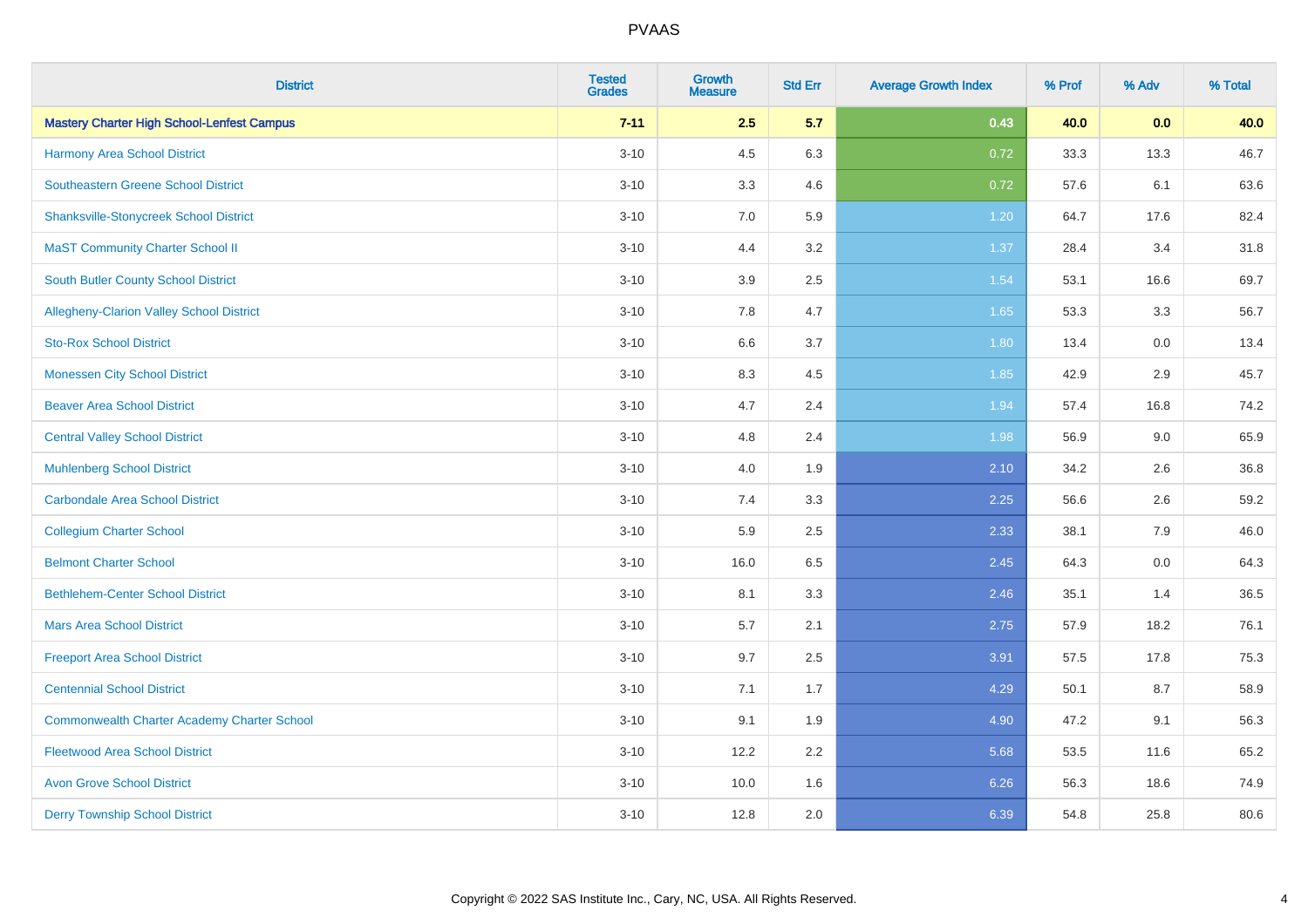| <b>District</b>                                   | <b>Tested</b><br><b>Grades</b> | Growth<br><b>Measure</b> | <b>Std Err</b> | <b>Average Growth Index</b> | % Prof | % Adv   | % Total |
|---------------------------------------------------|--------------------------------|--------------------------|----------------|-----------------------------|--------|---------|---------|
| <b>Mastery Charter High School-Lenfest Campus</b> | $7 - 11$                       | 2.5                      | 5.7            | 0.43                        | 40.0   | 0.0     | 40.0    |
| <b>Garnet Valley School District</b>              | $3 - 10$                       | 10.9                     | 1.7            | 6.53                        | 67.1   | 19.0    | 86.1    |
| <b>Wissahickon School District</b>                | $3 - 10$                       | 12.5                     | 1.8            | 6.85                        | 58.3   | 22.4    | 80.7    |
| <b>Owen J Roberts School District</b>             | $3 - 11$                       | $-12.3$                  | 1.6            | $-7.61$                     | 57.0   | 11.9    | 69.0    |
| Hatboro-Horsham School District                   | $3 - 11$                       | $-12.8$                  | 1.7            | $-7.47$                     | 45.6   | 7.2     | 52.8    |
| Philipsburg-Osceola Area School District          | $3 - 11$                       | $-24.8$                  | 3.3            | $-7.43$                     | 19.7   | $2.6\,$ | 22.4    |
| <b>Chambersburg Area School District</b>          | $3 - 11$                       | $-9.5$                   | 1.3            | $-7.20$                     | 42.7   | 8.6     | 51.4    |
| <b>Northwestern School District</b>               | $3 - 11$                       | $-24.9$                  | 3.5            | $-7.13$                     | 42.6   | 2.9     | 45.6    |
| <b>Bristol Township School District</b>           | $3 - 11$                       | $-13.9$                  | 2.0            | $-7.05$                     | 31.0   | 3.7     | 34.7    |
| <b>Curwensville Area School District</b>          | $3 - 11$                       | $-27.9$                  | 4.1            | $-6.72$                     | 42.5   | 4.1     | 46.6    |
| Mifflinburg Area School District                  | $3 - 11$                       | $-15.8$                  | 2.5            | $-6.30$                     | 42.4   | 4.0     | 46.4    |
| <b>Ringgold School District</b>                   | $3 - 11$                       | $-14.7$                  | 2.4            | $-6.04$                     | 41.5   | 7.9     | 49.4    |
| <b>Springfield Township School District</b>       | $3 - 11$                       | $-18.9$                  | 3.2            | $-5.88$                     | 62.6   | 3.6     | 66.3    |
| <b>Solanco School District</b>                    | $3 - 11$                       | $-11.0$                  | 2.0            | $-5.55$                     | 41.6   | 4.5     | 46.1    |
| <b>Exeter Township School District</b>            | $3 - 11$                       | $-10.4$                  | 1.9            | $-5.44$                     | 50.6   | 2.7     | 53.3    |
| <b>Southern Fulton School District</b>            | $3 - 11$                       | $-23.7$                  | 4.4            | $-5.37$                     | 34.2   | 10.5    | 44.7    |
| <b>Plum Borough School District</b>               | $3 - 11$                       | $-11.3$                  | 2.2            | $-5.19$                     | 51.1   | 9.0     | 60.1    |
| <b>Titusville Area School District</b>            | $3 - 11$                       | $-13.2$                  | 2.6            | $-4.99$                     | 43.2   | 4.8     | 48.0    |
| Southern Columbia Area School District            | $3 - 11$                       | $-14.6$                  | 3.0            | $-4.92$                     | 55.0   | 4.0     | 59.0    |
| Schuylkill Haven Area School District             | $3 - 11$                       | $-15.3$                  | 3.1            | $-4.87$                     | 49.7   | 2.4     | 52.1    |
| <b>Tacony Academy Charter School</b>              | $3 - 11$                       | $-14.7$                  | 3.0            | $-4.82$                     | 22.4   | $1.8$   | 24.1    |
| <b>Frazier School District</b>                    | $3 - 11$                       | $-17.2$                  | 3.7            | $-4.70$                     | 37.1   | 1.6     | 38.7    |
| <b>Riverside Beaver County School District</b>    | $3 - 11$                       | $-14.0$                  | 3.0            | $-4.64$                     | 49.4   | 8.8     | 58.2    |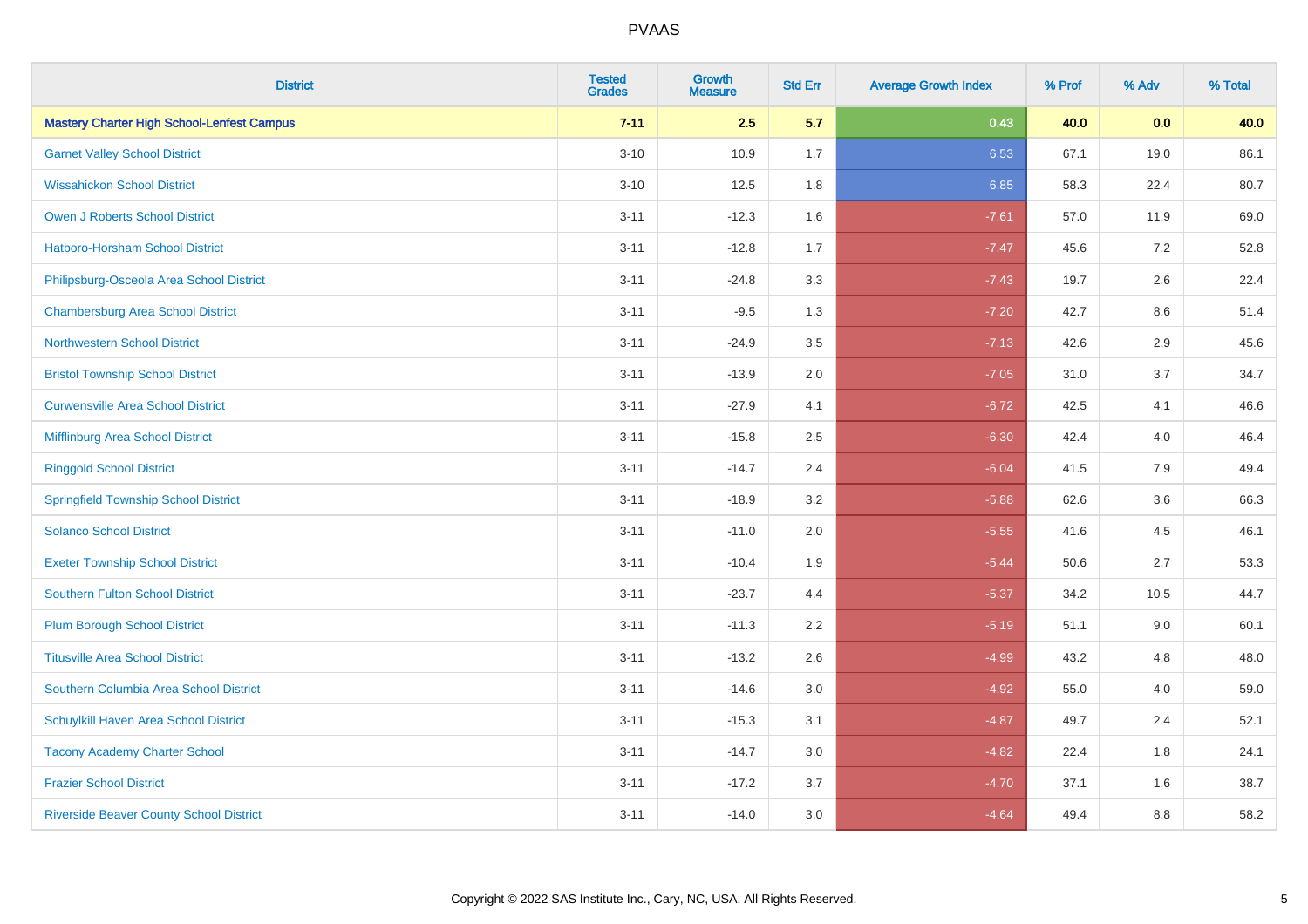| <b>District</b>                                   | <b>Tested</b><br><b>Grades</b> | <b>Growth</b><br><b>Measure</b> | <b>Std Err</b> | <b>Average Growth Index</b> | % Prof | % Adv   | % Total |
|---------------------------------------------------|--------------------------------|---------------------------------|----------------|-----------------------------|--------|---------|---------|
| <b>Mastery Charter High School-Lenfest Campus</b> | $7 - 11$                       | 2.5                             | 5.7            | 0.43                        | 40.0   | 0.0     | 40.0    |
| <b>Butler Area School District</b>                | $3 - 11$                       | $-6.5$                          | 1.5            | $-4.26$                     | 42.5   | 9.4     | 51.9    |
| Southern Tioga School District                    | $3 - 11$                       | $-11.5$                         | 2.7            | $-4.25$                     | 47.8   | 6.4     | 54.3    |
| <b>South Park School District</b>                 | $3 - 11$                       | $-11.3$                         | 2.7            | $-4.23$                     | 53.5   | 13.7    | 67.3    |
| <b>Wellsboro Area School District</b>             | $3 - 11$                       | $-12.4$                         | 3.0            | $-4.11$                     | 49.2   | 11.9    | 61.1    |
| <b>Big Spring School District</b>                 | $3 - 11$                       | $-9.8$                          | 2.4            | $-4.00$                     | 38.6   | 8.9     | 47.5    |
| Southern Huntingdon County School District        | $3 - 11$                       | $-12.9$                         | 3.2            | $-3.98$                     | 32.5   | 2.5     | 35.0    |
| <b>Minersville Area School District</b>           | $3 - 11$                       | $-14.4$                         | 3.7            | $-3.90$                     | 39.3   | 3.3     | 42.6    |
| Propel Charter School - Braddock Hills            | $3 - 11$                       | $-13.6$                         | 3.6            | $-3.81$                     | 9.7    | 1.6     | 11.3    |
| Johnsonburg Area School District                  | $3 - 11$                       | $-14.1$                         | 3.9            | $-3.62$                     | 54.0   | 4.6     | 58.6    |
| <b>Berwick Area School District</b>               | $3 - 11$                       | $-9.3$                          | 2.6            | $-3.59$                     | 42.1   | 5.5     | 47.6    |
| <b>Ridgway Area School District</b>               | $3 - 11$                       | $-14.5$                         | 4.1            | $-3.56$                     | 49.0   | $9.8\,$ | 58.8    |
| <b>Moniteau School District</b>                   | $3 - 11$                       | $-11.8$                         | 3.3            | $-3.56$                     | 50.0   | 6.3     | 56.3    |
| <b>Milton Area School District</b>                | $3 - 11$                       | $-8.7$                          | 2.5            | $-3.52$                     | 45.4   | 6.9     | 52.3    |
| <b>Penn-Delco School District</b>                 | $3 - 11$                       | $-6.8$                          | 1.9            | $-3.51$                     | 46.6   | 3.2     | 49.8    |
| <b>Williamsburg Community School District</b>     | $3 - 11$                       | $-14.3$                         | 4.1            | $-3.48$                     | 28.3   | $0.0\,$ | 28.3    |
| <b>Elizabeth Forward School District</b>          | $3 - 11$                       | $-8.4$                          | 2.4            | $-3.41$                     | 51.7   | 4.0     | 55.7    |
| <b>Steelton-Highspire School District</b>         | $3 - 11$                       | $-11.8$                         | 3.5            | $-3.40$                     | 14.5   | 0.0     | 14.5    |
| <b>Boyertown Area School District</b>             | $3 - 11$                       | $-4.7$                          | 1.5            | $-3.17$                     | 55.2   | 11.3    | 66.5    |
| <b>Wallenpaupack Area School District</b>         | $3 - 11$                       | $-7.1$                          | 2.3            | $-3.09$                     | 40.8   | 2.4     | 43.1    |
| <b>Dubois Area School District</b>                | $3 - 11$                       | $-6.2$                          | 2.0            | $-3.07$                     | 50.9   | 13.4    | 64.3    |
| <b>Palisades School District</b>                  | $3 - 11$                       | $-8.7$                          | $2.8\,$        | $-3.06$                     | 53.8   | 6.7     | 60.5    |
| <b>Pittsburgh School District</b>                 | $3 - 11$                       | $-3.3$                          | 1.1            | $-3.04$                     | 33.9   | 8.2     | 42.1    |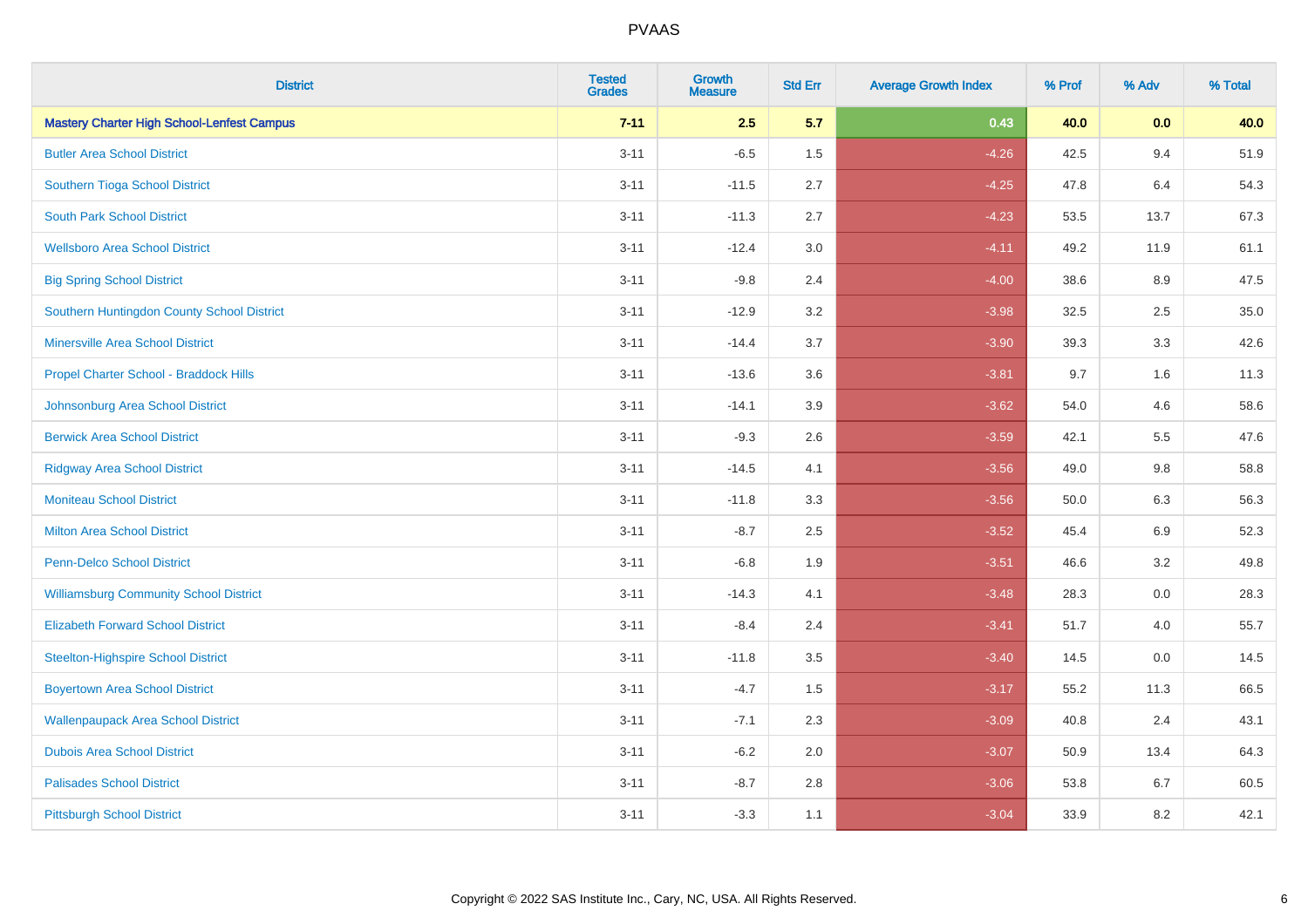| <b>District</b>                                   | <b>Tested</b><br><b>Grades</b> | Growth<br><b>Measure</b> | <b>Std Err</b> | <b>Average Growth Index</b> | % Prof | % Adv   | % Total  |
|---------------------------------------------------|--------------------------------|--------------------------|----------------|-----------------------------|--------|---------|----------|
| <b>Mastery Charter High School-Lenfest Campus</b> | $7 - 11$                       | 2.5                      | 5.7            | 0.43                        | 40.0   | 0.0     | 40.0     |
| Philadelphia Academy Charter School               | $3 - 11$                       | $-8.9$                   | 2.9            | $-3.04$                     | 50.5   | 2.9     | 53.4     |
| <b>North East School District</b>                 | $3 - 11$                       | $-9.3$                   | 3.1            | $-3.02$                     | 62.6   | 14.4    | 77.0     |
| <b>Penn Hills School District</b>                 | $3 - 11$                       | $-7.6$                   | 2.6            | $-2.94$                     | 33.1   | 0.7     | 33.8     |
| <b>Rochester Area School District</b>             | $3 - 11$                       | $-13.2$                  | 4.6            | $-2.89$                     | 19.5   | 1.3     | 20.8     |
| <b>Propel Charter School-Homestead</b>            | $3 - 11$                       | $-11.7$                  | 4.1            | $-2.84$                     | 15.9   | $0.0\,$ | 15.9     |
| Nazareth Area School District                     | $3 - 11$                       | $-4.7$                   | 1.7            | $-2.82$                     | 59.2   | 9.9     | 69.0     |
| <b>Carlisle Area School District</b>              | $3 - 11$                       | $-5.3$                   | 1.9            | $-2.81$                     | 54.0   | 6.3     | 60.3     |
| <b>Redbank Valley School District</b>             | $3 - 11$                       | $-9.5$                   | 3.4            | $-2.77$                     | 31.5   | 4.9     | 36.4     |
| <b>Highlands School District</b>                  | $3 - 11$                       | $-7.4$                   | 2.7            | $-2.76$                     | 44.4   | 3.7     | 48.2     |
| <b>Forest Hills School District</b>               | $3 - 11$                       | $-7.3$                   | 2.7            | $-2.74$                     | 41.1   | 13.7    | 54.8     |
| <b>Trinity Area School District</b>               | $3 - 11$                       | $-5.4$                   | 2.0            | $-2.71$                     | 48.3   | 11.8    | 60.1     |
| South Allegheny School District                   | $3 - 11$                       | $-8.8$                   | 3.2            | $-2.70$                     | 40.5   | 0.0     | 40.5     |
| <b>Blairsville-Saltsburg School District</b>      | $3 - 11$                       | $-8.0$                   | 3.0            | $-2.68$                     | 37.3   | 7.0     | 44.3     |
| <b>Harbor Creek School District</b>               | $3 - 11$                       | $-7.1$                   | 2.7            | $-2.67$                     | 48.8   | 15.2    | 64.0     |
| <b>Pine Grove Area School District</b>            | $3 - 11$                       | $-7.7$                   | 2.9            | $-2.66$                     | 42.3   | 7.7     | $50.0\,$ |
| <b>Dunmore School District</b>                    | $3 - 11$                       | $-7.7$                   | 2.9            | $-2.62$                     | 34.0   | 7.2     | 41.2     |
| <b>Coatesville Area School District</b>           | $3 - 11$                       | $-4.4$                   | 1.7            | $-2.62$                     | 36.3   | 4.2     | 40.5     |
| <b>Slippery Rock Area School District</b>         | $3 - 11$                       | $-6.3$                   | 2.5            | $-2.51$                     | 56.2   | 9.5     | 65.7     |
| <b>North Star School District</b>                 | $3 - 11$                       | $-8.7$                   | 3.5            | $-2.51$                     | 47.8   | 6.0     | 53.7     |
| <b>Keystone Central School District</b>           | $3 - 11$                       | $-5.1$                   | 2.0            | $-2.46$                     | 44.7   | 4.6     | 49.4     |
| <b>Sugar Valley Rural Charter School</b>          | $3 - 11$                       | $-11.0$                  | 4.5            | $-2.46$                     | 14.9   | 0.0     | 14.9     |
| <b>Mohawk Area School District</b>                | $3 - 11$                       | $-7.5$                   | 3.1            | $-2.45$                     | 49.4   | 11.0    | 60.4     |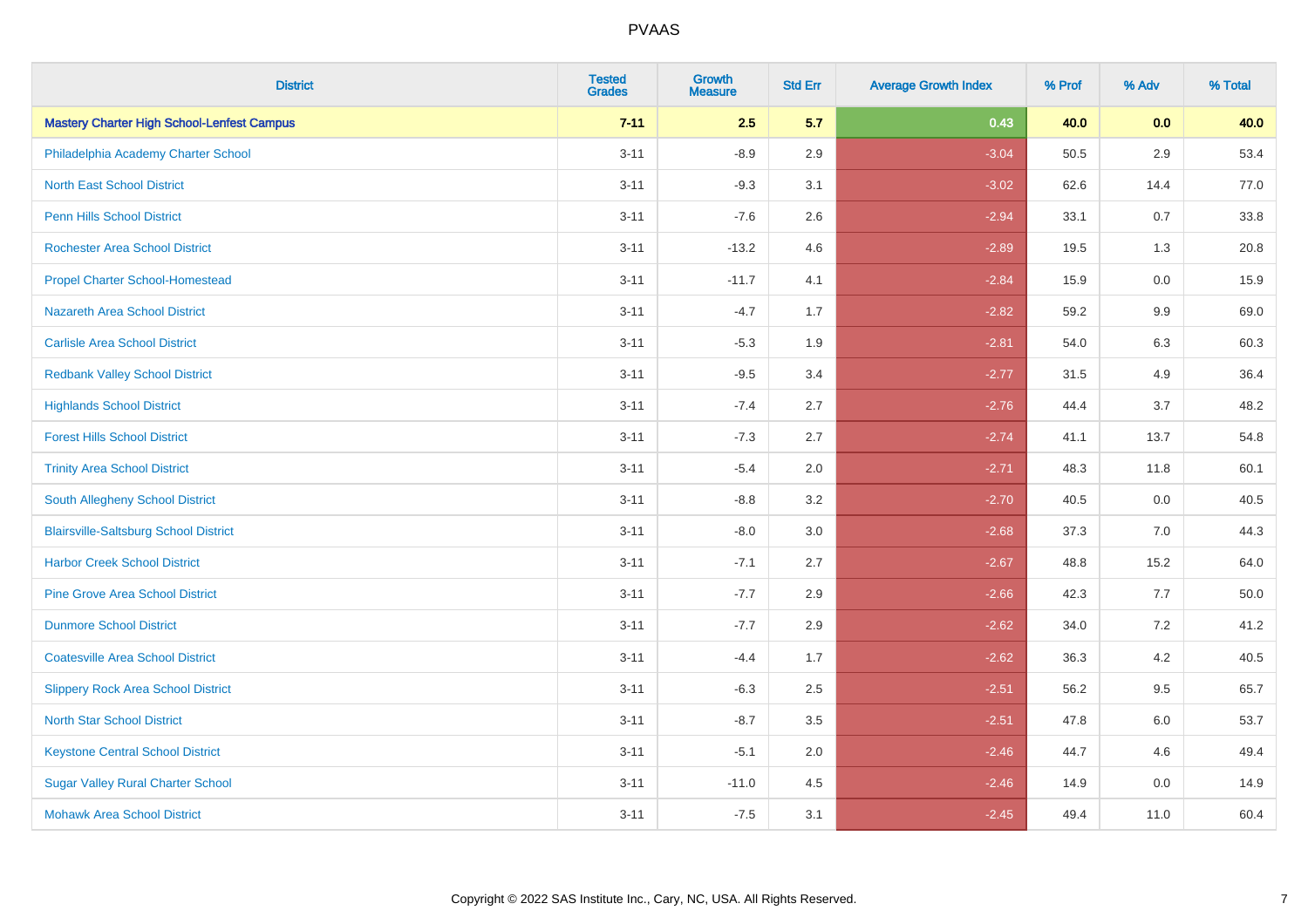| <b>District</b>                                   | <b>Tested</b><br><b>Grades</b> | <b>Growth</b><br><b>Measure</b> | <b>Std Err</b> | <b>Average Growth Index</b> | % Prof | % Adv   | % Total |
|---------------------------------------------------|--------------------------------|---------------------------------|----------------|-----------------------------|--------|---------|---------|
| <b>Mastery Charter High School-Lenfest Campus</b> | $7 - 11$                       | 2.5                             | 5.7            | 0.43                        | 40.0   | 0.0     | 40.0    |
| <b>Farrell Area School District</b>               | $3 - 11$                       | $-10.4$                         | 4.3            | $-2.41$                     | 19.0   | $0.0\,$ | 19.0    |
| <b>Freedom Area School District</b>               | $3 - 11$                       | $-7.1$                          | 3.0            | $-2.37$                     | 43.8   | 4.2     | 47.9    |
| <b>Southmoreland School District</b>              | $3 - 11$                       | $-8.3$                          | 3.6            | $-2.32$                     | 56.8   | 7.2     | 64.0    |
| <b>Upper Moreland Township School District</b>    | $3 - 11$                       | $-5.0$                          | 2.2            | $-2.31$                     | 57.9   | 4.0     | 61.9    |
| Salisbury-Elk Lick School District                | $3 - 11$                       | $-13.5$                         | 5.9            | $-2.30$                     | 27.8   | 0.0     | 27.8    |
| <b>Indiana Area School District</b>               | $3 - 11$                       | $-5.3$                          | 2.3            | $-2.28$                     | 47.6   | 18.4    | 66.1    |
| <b>Oxford Area School District</b>                | $3 - 11$                       | $-4.3$                          | 1.9            | $-2.26$                     | 41.3   | 8.0     | 49.3    |
| <b>East Lycoming School District</b>              | $3 - 11$                       | $-6.0$                          | 2.7            | $-2.24$                     | 48.3   | 4.2     | 52.5    |
| <b>Windber Area School District</b>               | $3 - 11$                       | $-7.2$                          | 3.2            | $-2.24$                     | 55.4   | 7.2     | 62.6    |
| <b>Muncy School District</b>                      | $3 - 11$                       | $-8.1$                          | 3.7            | $-2.21$                     | 42.0   | 3.8     | 45.8    |
| Jim Thorpe Area School District                   | $3 - 11$                       | $-5.8$                          | 2.7            | $-2.19$                     | 33.3   | 7.4     | 40.7    |
| <b>Perkiomen Valley School District</b>           | $3 - 11$                       | $-3.5$                          | 1.6            | $-2.18$                     | 53.8   | 13.4    | 67.2    |
| <b>Crawford Central School District</b>           | $3 - 11$                       | $-4.7$                          | 2.2            | $-2.15$                     | 40.6   | 10.5    | 51.1    |
| <b>Aliquippa School District</b>                  | $3 - 11$                       | $-9.0$                          | 4.2            | $-2.14$                     | 11.0   | 0.0     | 11.0    |
| <b>Williams Valley School District</b>            | $3 - 11$                       | $-7.3$                          | 3.4            | $-2.13$                     | 23.2   | 0.0     | 23.2    |
| <b>Middletown Area School District</b>            | $3 - 11$                       | $-5.3$                          | 2.6            | $-2.05$                     | 46.4   | 5.3     | 51.7    |
| Karns City Area School District                   | $3 - 11$                       | $-6.0$                          | 2.9            | $-2.03$                     | 53.1   | 8.3     | 61.5    |
| <b>Corry Area School District</b>                 | $3 - 11$                       | $-5.3$                          | 2.6            | $-2.03$                     | 38.5   | 6.0     | 44.5    |
| <b>Upper Dauphin Area School District</b>         | $3 - 11$                       | $-6.3$                          | 3.2            | $-1.98$                     | 37.4   | 4.8     | 42.2    |
| <b>Bermudian Springs School District</b>          | $3 - 11$                       | $-5.5$                          | 2.9            | $-1.94$                     | 56.4   | 6.8     | 63.2    |
| <b>Somerset Area School District</b>              | $3 - 11$                       | $-4.4$                          | 2.3            | $-1.93$                     | 44.4   | 14.9    | 59.3    |
| <b>Mount Pleasant Area School District</b>        | $3 - 11$                       | $-5.0$                          | 2.6            | $-1.93$                     | 52.6   | 0.0     | 52.6    |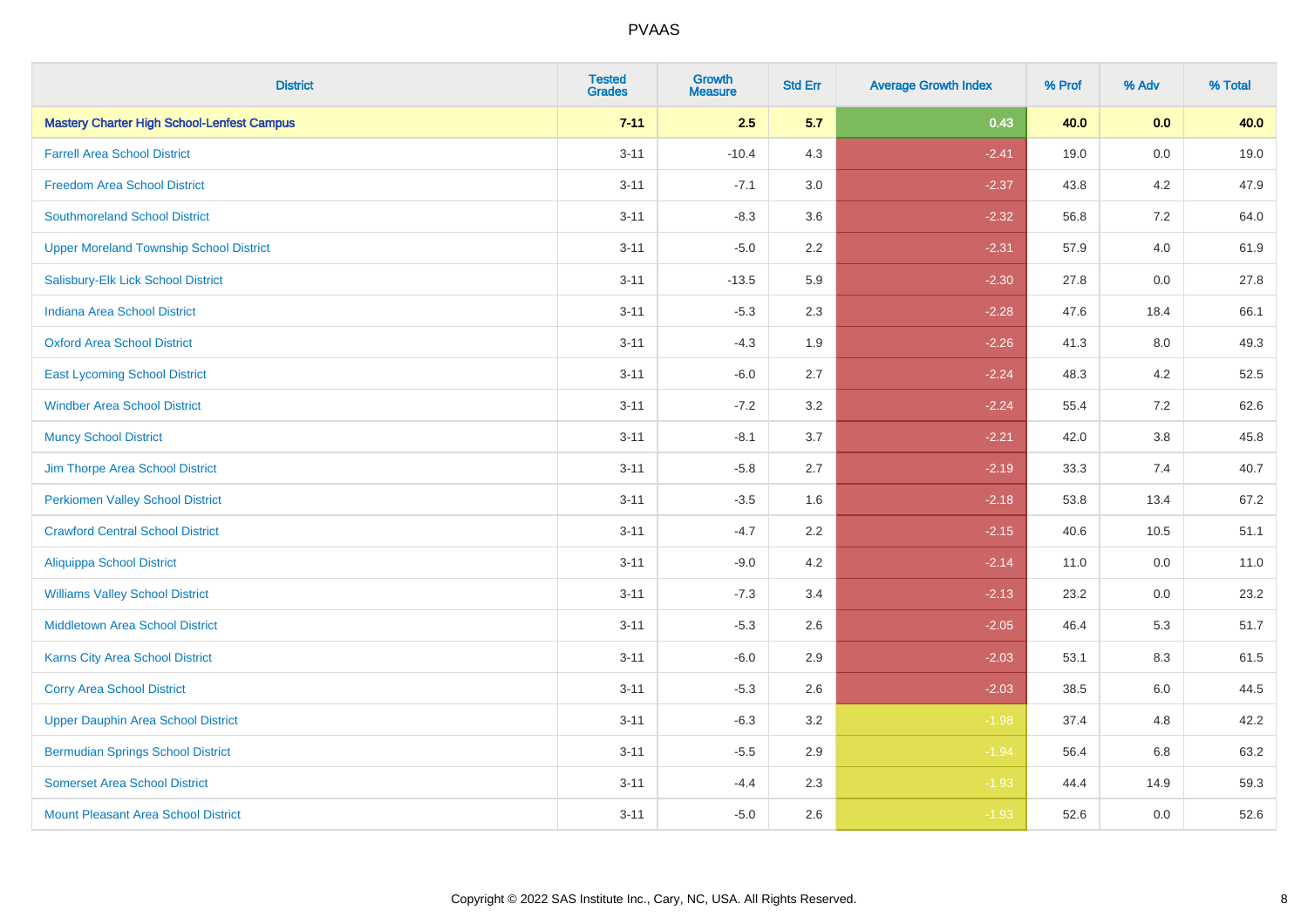| <b>District</b>                                   | <b>Tested</b><br><b>Grades</b> | <b>Growth</b><br><b>Measure</b> | <b>Std Err</b> | <b>Average Growth Index</b> | % Prof | % Adv   | % Total |
|---------------------------------------------------|--------------------------------|---------------------------------|----------------|-----------------------------|--------|---------|---------|
| <b>Mastery Charter High School-Lenfest Campus</b> | $7 - 11$                       | 2.5                             | 5.7            | 0.43                        | 40.0   | 0.0     | 40.0    |
| <b>Gettysburg Area School District</b>            | $3 - 11$                       | $-4.0$                          | 2.1            | $-1.89$                     | 45.3   | 14.0    | 59.3    |
| <b>Greensburg Salem School District</b>           | $3 - 11$                       | $-4.4$                          | 2.4            | $-1.88$                     | 47.6   | 4.9     | 52.4    |
| <b>East Allegheny School District</b>             | $3 - 11$                       | $-6.3$                          | 3.3            | $-1.87$                     | 31.9   | 9.7     | 41.7    |
| <b>Western Beaver County School District</b>      | $3 - 11$                       | $-7.8$                          | 4.2            | $-1.87$                     | 56.5   | 6.5     | 63.0    |
| <b>Kiski Area School District</b>                 | $3 - 11$                       | $-3.7$                          | 2.0            | $-1.86$                     | 57.4   | 10.4    | 67.8    |
| <b>Brandywine Heights Area School District</b>    | $3 - 11$                       | $-4.9$                          | 2.7            | $-1.81$                     | 49.2   | 8.2     | 57.4    |
| <b>Pequea Valley School District</b>              | $3 - 11$                       | $-5.8$                          | 3.2            | $-1.80$                     | 39.8   | 9.1     | 48.9    |
| <b>Pittston Area School District</b>              | $3 - 11$                       | $-10.1$                         | 5.6            | $-1.80$                     | 38.1   | 9.5     | 47.6    |
| <b>Washington School District</b>                 | $3 - 11$                       | $-4.9$                          | 2.8            | $-1.76$                     | 30.1   | 2.4     | 32.5    |
| <b>Canton Area School District</b>                | $3 - 11$                       | $-5.5$                          | 3.2            | $-1.75$                     | 40.7   | 2.3     | 43.0    |
| <b>Brentwood Borough School District</b>          | $3 - 11$                       | $-5.3$                          | 3.0            | $-1.72$                     | 52.0   | 6.1     | 58.2    |
| East Pennsboro Area School District               | $3 - 11$                       | $-4.2$                          | 2.5            | $-1.71$                     | 60.8   | 8.5     | 69.3    |
| <b>Fairfield Area School District</b>             | $3 - 11$                       | $-5.6$                          | 3.4            | $-1.66$                     | 57.9   | 4.0     | 61.8    |
| <b>Shamokin Area School District</b>              | $3 - 11$                       | $-7.7$                          | 4.8            | $-1.60$                     | 38.1   | 3.2     | 41.3    |
| <b>Claysburg-Kimmel School District</b>           | $3 - 11$                       | $-5.7$                          | 4.0            | $-1.42$                     | 42.9   | 8.2     | 51.0    |
| <b>Westmont Hilltop School District</b>           | $3 - 11$                       | $-4.0$                          | 2.8            | $-1.40$                     | 36.3   | 13.3    | 49.6    |
| <b>Greencastle-Antrim School District</b>         | $3 - 11$                       | $-3.0$                          | 2.2            | $-1.36$                     | 62.4   | $9.9\,$ | 72.3    |
| <b>Ellwood City Area School District</b>          | $3 - 11$                       | $-4.2$                          | 3.2            | $-1.29$                     | 54.1   | 14.1    | 68.2    |
| <b>Shade-Central City School District</b>         | $3 - 11$                       | $-5.9$                          | 4.6            | $-1.28$                     | 27.8   | 0.0     | 27.8    |
| <b>Elk Lake School District</b>                   | $3 - 11$                       | $-4.0$                          | 3.3            | $-1.23$                     | 46.2   | 3.3     | 49.4    |
| <b>Riverview School District</b>                  | $3 - 11$                       | $-4.6$                          | 3.8            | $-1.20$                     | 57.9   | 15.8    | 73.7    |
| <b>Greater Johnstown School District</b>          | $3 - 11$                       | $-3.1$                          | 2.6            | $-1.19$                     | 26.1   | 0.0     | 26.1    |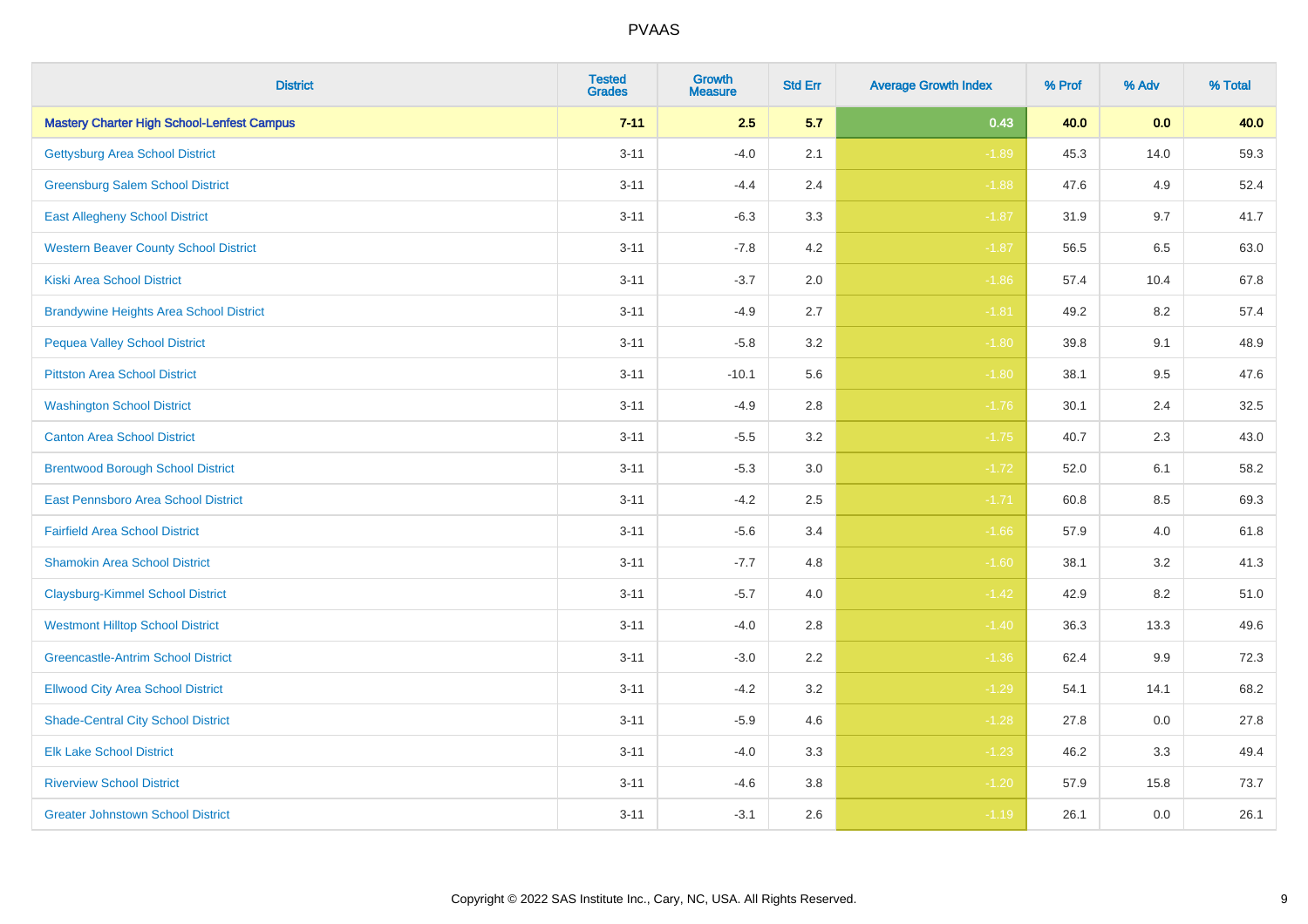| <b>District</b>                                   | <b>Tested</b><br><b>Grades</b> | <b>Growth</b><br><b>Measure</b> | <b>Std Err</b> | <b>Average Growth Index</b> | % Prof | % Adv   | % Total  |
|---------------------------------------------------|--------------------------------|---------------------------------|----------------|-----------------------------|--------|---------|----------|
| <b>Mastery Charter High School-Lenfest Campus</b> | $7 - 11$                       | 2.5                             | 5.7            | 0.43                        | 40.0   | 0.0     | 40.0     |
| <b>Big Beaver Falls Area School District</b>      | $3 - 11$                       | $-3.9$                          | 3.3            | $-1.18$                     | 34.1   | $3.5\,$ | 37.6     |
| <b>Chichester School District</b>                 | $3 - 11$                       | $-2.7$                          | 2.3            | $-1.17$                     | 44.6   | 6.6     | 51.2     |
| Jeannette City School District                    | $3 - 11$                       | $-4.3$                          | $3.8\,$        | $-1.13$                     | 46.7   | 7.5     | 54.2     |
| <b>Dallas School District</b>                     | $3 - 11$                       | $-2.5$                          | 2.2            | $-1.12$                     | 54.9   | 7.6     | 62.4     |
| Juniata Valley School District                    | $3 - 11$                       | $-3.9$                          | 3.5            | $-1.10$                     | 44.4   | 3.5     | 47.8     |
| <b>Riverside School District</b>                  | $3 - 11$                       | $-3.2$                          | 3.0            | $-1.09$                     | 43.0   | 9.0     | 52.0     |
| <b>Quaker Valley School District</b>              | $3 - 11$                       | $-2.8$                          | 2.6            | $-1.08$                     | 55.2   | 13.2    | 68.4     |
| Oil City Area School District                     | $3 - 11$                       | $-2.9$                          | 2.6            | $-1.08$                     | 44.4   | 5.8     | $50.2\,$ |
| <b>West Greene School District</b>                | $3 - 11$                       | $-4.5$                          | 4.3            | $-1.04$                     | 36.6   | 7.3     | 43.9     |
| <b>Lewisburg Area School District</b>             | $3 - 11$                       | $-2.7$                          | 2.6            | $-1.03$                     | 57.0   | 18.5    | 75.6     |
| <b>Seneca Valley School District</b>              | $3 - 11$                       | $-1.4$                          | 1.4            | $-0.99$                     | 57.2   | 11.4    | 68.6     |
| <b>North Hills School District</b>                | $3 - 11$                       | $-1.8$                          | 1.8            | $-0.96$                     | 59.1   | 14.1    | 73.2     |
| <b>Wyoming Valley West School District</b>        | $3 - 11$                       | $-2.2$                          | 2.4            | $-0.91$                     | 49.4   | 3.0     | 52.4     |
| <b>Austin Area School District</b>                | $3 - 11$                       | $-5.7$                          | 6.4            | $-0.90$                     | 33.3   | 5.6     | 38.9     |
| <b>Montour School District</b>                    | $3 - 11$                       | $-1.8$                          | 2.1            | $-0.88$                     | 61.4   | 15.1    | 76.5     |
| <b>Charleroi School District</b>                  | $3 - 11$                       | $-2.6$                          | 3.0            | $-0.86$                     | 55.7   | 7.4     | 63.1     |
| <b>Phoenixville Area School District</b>          | $3 - 11$                       | $-1.7$                          | 2.1            | $-0.83$                     | 59.9   | 10.6    | 70.5     |
| <b>Chartiers Valley School District</b>           | $3 - 11$                       | $-1.7$                          | 2.0            | $-0.81$                     | 54.7   | 8.4     | 63.1     |
| <b>Forest Area School District</b>                | $3 - 11$                       | $-4.4$                          | 5.4            | $-0.81$                     | 36.2   | 2.1     | 38.3     |
| <b>Lebanon School District</b>                    | $3 - 11$                       | $-1.6$                          | 1.9            | $-0.80$                     | 24.4   | 2.6     | 27.0     |
| Shenango Area School District                     | $3 - 11$                       | $-2.6$                          | 3.3            | $-0.79$                     | 50.6   | 13.9    | 64.6     |
| <b>Gillingham Charter School</b>                  | $3 - 11$                       | $-4.4$                          | 5.6            | $-0.77$                     | 20.8   | 8.3     | 29.2     |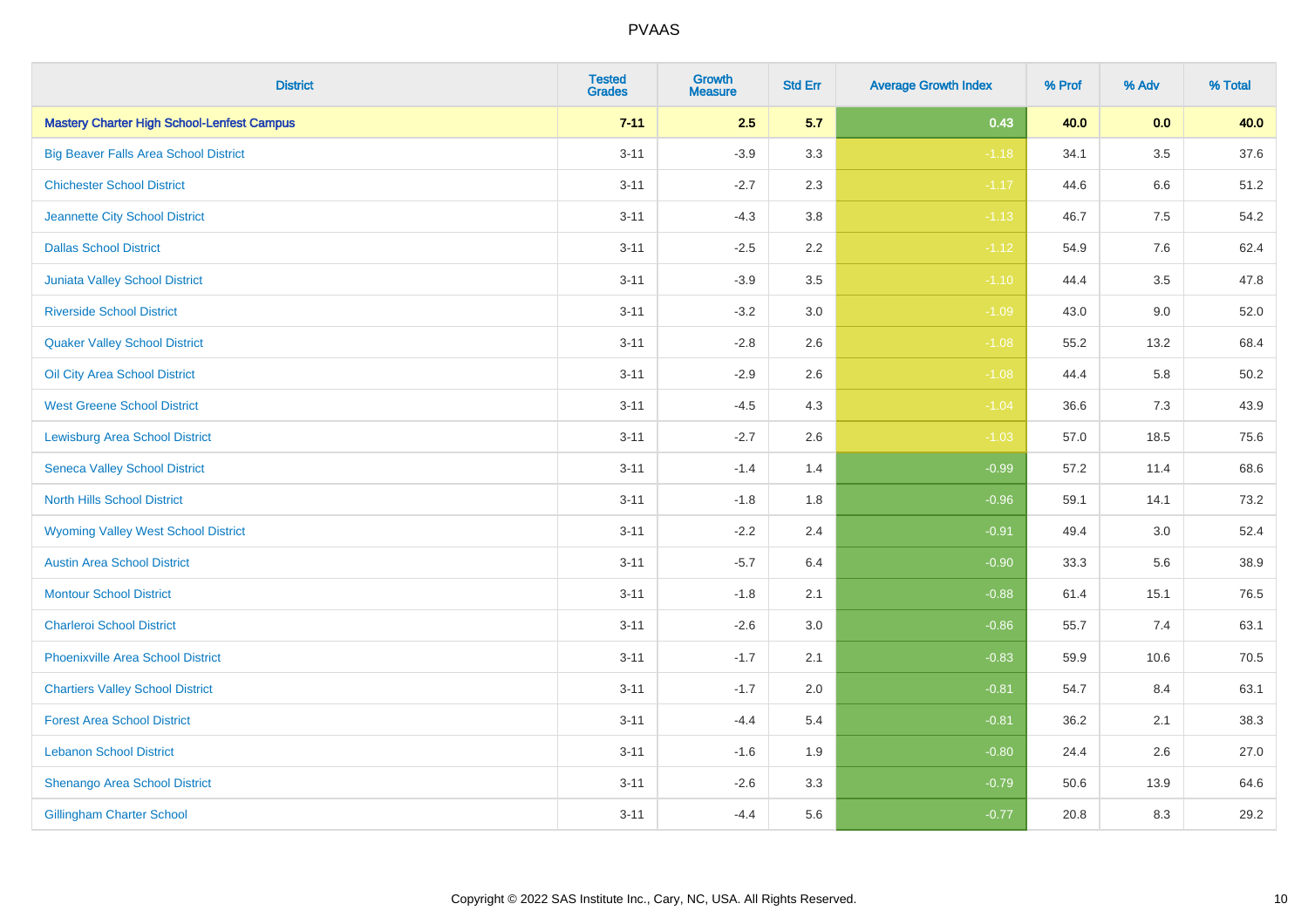| <b>District</b>                                   | <b>Tested</b><br><b>Grades</b> | <b>Growth</b><br><b>Measure</b> | <b>Std Err</b> | <b>Average Growth Index</b> | % Prof | % Adv   | % Total |
|---------------------------------------------------|--------------------------------|---------------------------------|----------------|-----------------------------|--------|---------|---------|
| <b>Mastery Charter High School-Lenfest Campus</b> | $7 - 11$                       | 2.5                             | 5.7            | 0.43                        | 40.0   | 0.0     | 40.0    |
| <b>Bald Eagle Area School District</b>            | $3 - 11$                       | $-2.1$                          | 2.7            | $-0.75$                     | 48.4   | 9.4     | 57.7    |
| Huntingdon Area School District                   | $3 - 11$                       | $-2.0$                          | 2.7            | $-0.72$                     | 36.8   | 10.3    | 47.0    |
| Mt Lebanon School District                        | $3 - 11$                       | $-1.0$                          | 1.5            | $-0.70$                     | 61.9   | 24.0    | 85.9    |
| <b>Lehighton Area School District</b>             | $3 - 11$                       | $-1.6$                          | 2.3            | $-0.70$                     | 51.1   | 5.6     | 56.7    |
| <b>North Pocono School District</b>               | $3 - 11$                       | $-2.3$                          | 3.4            | $-0.68$                     | 52.0   | 16.4    | 68.5    |
| <b>Cheltenham School District</b>                 | $3 - 11$                       | $-1.4$                          | 2.1            | $-0.67$                     | 46.1   | 10.0    | 56.1    |
| <b>Fannett-Metal School District</b>              | $3 - 11$                       | $-3.4$                          | 5.1            | $-0.67$                     | 38.7   | 8.1     | 46.8    |
| <b>Susquehanna Community School District</b>      | $3 - 11$                       | $-2.8$                          | 4.2            | $-0.66$                     | 49.4   | 6.9     | 56.3    |
| <b>Burgettstown Area School District</b>          | $3 - 11$                       | $-2.1$                          | 3.4            | $-0.62$                     | 50.0   | 1.4     | 51.4    |
| <b>Central Greene School District</b>             | $3 - 11$                       | $-1.6$                          | 2.8            | $-0.55$                     | 54.2   | 2.8     | 57.0    |
| <b>Canon-Mcmillan School District</b>             | $3 - 11$                       | $-0.8$                          | 1.6            | $-0.50$                     | 58.7   | 15.9    | 74.6    |
| South Side Area School District                   | $3 - 11$                       | $-1.6$                          | 3.3            | $-0.48$                     | 50.0   | $6.8\,$ | 56.8    |
| <b>Shaler Area School District</b>                | $3 - 11$                       | $-0.8$                          | 1.9            | $-0.43$                     | 49.1   | 9.6     | 58.7    |
| North Schuylkill School District                  | $3 - 11$                       | $-1.0$                          | 2.4            | $-0.42$                     | 41.8   | 5.1     | 46.8    |
| <b>Sharpsville Area School District</b>           | $3 - 11$                       | $-1.4$                          | 3.5            | $-0.40$                     | 55.2   | 13.4    | 68.7    |
| <b>Palmerton Area School District</b>             | $3 - 11$                       | $-1.2$                          | 3.0            | $-0.39$                     | 57.4   | $5.0\,$ | 62.4    |
| Hope For Hyndman Charter School                   | $3 - 11$                       | $-2.0$                          | 6.1            | $-0.32$                     | 33.3   | 0.0     | 33.3    |
| Albert Gallatin Area School District              | $3 - 11$                       | $-0.8$                          | 2.4            | $-0.32$                     | 54.5   | 10.0    | 64.6    |
| <b>Cornell School District</b>                    | $3 - 11$                       | $-1.6$                          | 5.0            | $-0.32$                     | 33.8   | 1.5     | 35.4    |
| <b>Tuscarora School District</b>                  | $3 - 11$                       | $-0.6$                          | 2.3            | $-0.27$                     | 45.1   | 8.1     | 53.2    |
| <b>Penn Manor School District</b>                 | $3 - 11$                       | $-0.4$                          | 1.6            | $-0.25$                     | 51.9   | 12.6    | 64.5    |
| <b>Lakeview School District</b>                   | $3 - 11$                       | $-0.9$                          | 3.7            | $-0.24$                     | 60.3   | 3.2     | 63.5    |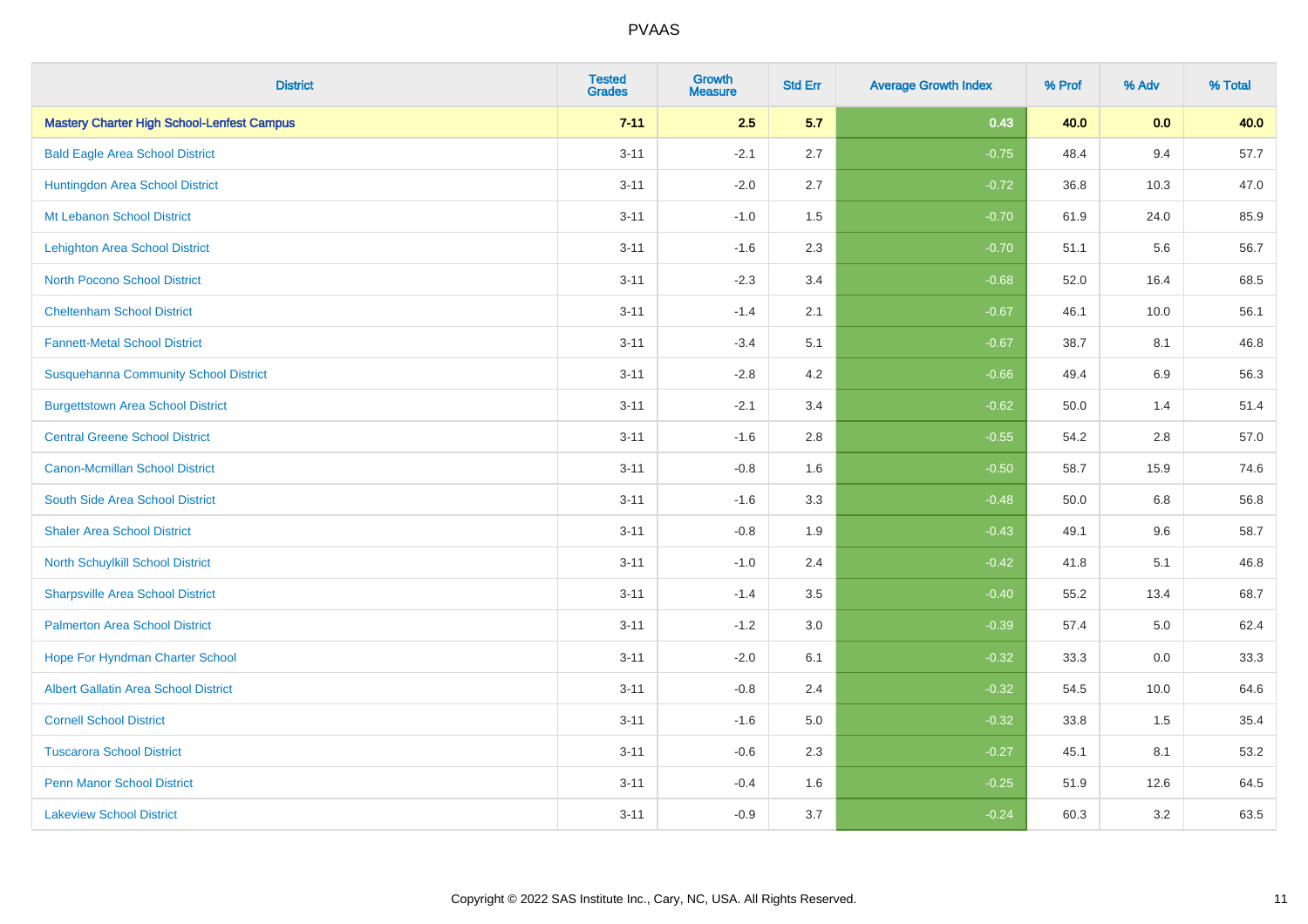| <b>District</b>                                   | <b>Tested</b><br><b>Grades</b> | <b>Growth</b><br><b>Measure</b> | <b>Std Err</b> | <b>Average Growth Index</b> | % Prof | % Adv   | % Total |
|---------------------------------------------------|--------------------------------|---------------------------------|----------------|-----------------------------|--------|---------|---------|
| <b>Mastery Charter High School-Lenfest Campus</b> | $7 - 11$                       | 2.5                             | 5.7            | 0.43                        | 40.0   | 0.0     | 40.0    |
| <b>Girard School District</b>                     | $3 - 11$                       | $-0.6$                          | 2.7            | $-0.22$                     | 53.9   | 15.6    | 69.6    |
| <b>Harrisburg City School District</b>            | $3 - 11$                       | $-0.4$                          | 2.1            | $-0.19$                     | 15.1   | 0.4     | 15.5    |
| <b>Mount Carmel Area School District</b>          | $3 - 11$                       | $-0.6$                          | 3.1            | $-0.18$                     | 45.3   | 2.1     | 47.4    |
| <b>Crestwood School District</b>                  | $3 - 11$                       | $-0.4$                          | 2.4            | $-0.17$                     | 57.4   | 17.0    | 74.4    |
| <b>Southern Lehigh School District</b>            | $3 - 11$                       | $-0.4$                          | 2.3            | $-0.17$                     | 66.1   | 11.9    | 78.0    |
| <b>Bellefonte Area School District</b>            | $3 - 11$                       | $-0.4$                          | 2.2            | $-0.17$                     | 47.6   | 10.6    | 58.2    |
| <b>Otto-Eldred School District</b>                | $3 - 11$                       | $-0.7$                          | 4.2            | $-0.15$                     | 56.2   | 6.2     | 62.5    |
| <b>Oley Valley School District</b>                | $3 - 11$                       | $-0.4$                          | 2.8            | $-0.15$                     | 43.1   | 12.9    | 56.0    |
| <b>Central Fulton School District</b>             | $3 - 11$                       | $-0.5$                          | 3.5            | $-0.14$                     | 51.4   | 8.6     | 60.0    |
| <b>Blue Ridge School District</b>                 | $3 - 11$                       | $-0.5$                          | 3.6            | $-0.12$                     | 44.6   | 3.1     | 47.7    |
| New Kensington-Arnold School District             | $3 - 11$                       | $-0.4$                          | 3.8            | $-0.10$                     | 40.7   | 3.7     | 44.4    |
| <b>Chester-Upland School District</b>             | $3 - 11$                       | $-0.3$                          | 2.7            | $-0.09$                     | 13.8   | $0.8\,$ | 14.6    |
| <b>Warren County School District</b>              | $3 - 11$                       | $-0.1$                          | 1.8            | $-0.06$                     | 37.2   | 5.3     | 42.6    |
| <b>Mercer Area School District</b>                | $3 - 11$                       | $-0.2$                          | 3.3            | $-0.06$                     | 56.0   | $8.0\,$ | 64.0    |
| <b>Penn Cambria School District</b>               | $3 - 11$                       | $-0.0$                          | 2.7            | $-0.01$                     | 61.5   | $7.7$   | 69.2    |
| <b>Susquenita School District</b>                 | $3 - 11$                       | $-0.1$                          | 2.8            | $-0.01$                     | 47.7   | 10.1    | 57.8    |
| <b>Wilkes-Barre Area School District</b>          | $3 - 11$                       | 0.1                             | 3.2            | 0.02                        | 35.5   | 5.4     | 40.9    |
| East Stroudsburg Area School District             | $3 - 11$                       | 0.1                             | 1.6            | 0.05                        | 45.8   | 7.8     | 53.6    |
| <b>West Branch Area School District</b>           | $3 - 11$                       | 0.2                             | 3.8            | 0.05                        | 47.2   | 1.9     | 49.1    |
| <b>Hempfield School District</b>                  | $3 - 11$                       | 0.1                             | 1.4            | 0.08                        | 58.2   | 9.9     | 68.2    |
| Insight PA Cyber Charter School                   | $3 - 11$                       | 0.7                             | 5.7            | 0.12                        | 50.0   | 4.8     | 54.8    |
| <b>Danville Area School District</b>              | $3 - 11$                       | 0.4                             | 2.6            | 0.15                        | 57.4   | 18.4    | 75.7    |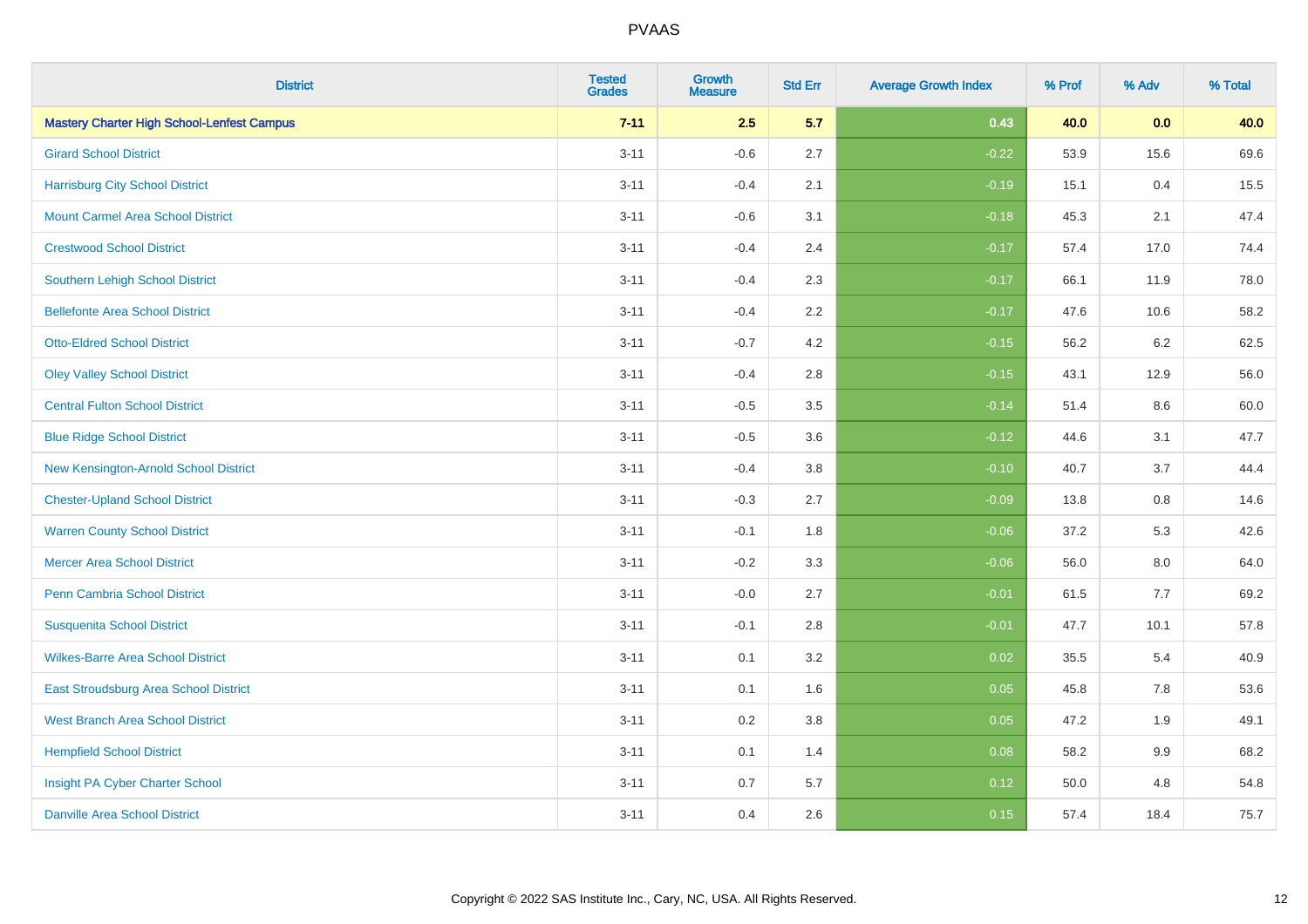| <b>District</b>                                   | <b>Tested</b><br><b>Grades</b> | Growth<br><b>Measure</b> | <b>Std Err</b> | <b>Average Growth Index</b> | % Prof | % Adv   | % Total |
|---------------------------------------------------|--------------------------------|--------------------------|----------------|-----------------------------|--------|---------|---------|
| <b>Mastery Charter High School-Lenfest Campus</b> | $7 - 11$                       | 2.5                      | 5.7            | 0.43                        | 40.0   | 0.0     | 40.0    |
| Northern Lebanon School District                  | $3 - 11$                       | 0.4                      | 2.5            | 0.15                        | 28.0   | 3.0     | 31.0    |
| <b>Brockway Area School District</b>              | $3 - 11$                       | 0.6                      | 3.6            | 0.16                        | 49.2   | 7.7     | 56.9    |
| <b>Jersey Shore Area School District</b>          | $3 - 11$                       | 0.5                      | 2.6            | 0.21                        | 47.1   | 9.2     | 56.2    |
| <b>Greenville Area School District</b>            | $3 - 11$                       | 0.7                      | 2.9            | 0.26                        | 53.4   | 6.9     | 60.3    |
| <b>Greater Latrobe School District</b>            | $3 - 11$                       | 0.6                      | 1.9            | 0.31                        | 55.5   | 14.1    | 69.5    |
| Lehigh Valley Academy Regional Charter School     | $3 - 11$                       | 0.7                      | 2.3            | 0.32                        | 46.3   | $5.0\,$ | 51.4    |
| <b>Lower Dauphin School District</b>              | $3 - 11$                       | 0.6                      | 1.9            | 0.33                        | 49.2   | 12.6    | 61.8    |
| <b>Lakeland School District</b>                   | $3 - 11$                       | 1.1                      | 2.8            | 0.38                        | 48.6   | 3.7     | 52.3    |
| <b>Gateway School District</b>                    | $3 - 11$                       | $0.8\,$                  | 2.2            | 0.38                        | 52.1   | 13.8    | 65.9    |
| <b>South Eastern School District</b>              | $3 - 11$                       | 0.9                      | 2.4            | 0.39                        | 54.8   | 6.6     | 61.4    |
| <b>Galeton Area School District</b>               | $3 - 11$                       | 2.2                      | 5.3            | 0.42                        | 41.3   | 4.4     | 45.6    |
| <b>Union Area School District</b>                 | $3 - 11$                       | 1.9                      | 4.3            | 0.44                        | 61.5   | 0.0     | 61.5    |
| <b>Upper Adams School District</b>                | $3 - 11$                       | 1.3                      | 2.9            | 0.47                        | 55.2   | 8.6     | 63.8    |
| <b>Hanover Area School District</b>               | $3 - 11$                       | 2.2                      | 4.6            | 0.48                        | 42.9   | 5.7     | 48.6    |
| <b>Schuylkill Valley School District</b>          | $3 - 11$                       | 1.4                      | 2.5            | 0.56                        | 55.1   | 10.2    | 65.3    |
| <b>Forbes Road School District</b>                | $3 - 11$                       | 2.8                      | 5.1            | 0.56                        | 41.4   | 10.3    | 51.7    |
| <b>Commodore Perry School District</b>            | $3 - 11$                       | 3.2                      | 5.5            | 0.58                        | 58.3   | 0.0     | 58.3    |
| <b>Laurel School District</b>                     | $3 - 11$                       | 1.8                      | 3.1            | 0.59                        | 70.1   | 2.3     | 72.4    |
| <b>United School District</b>                     | $3 - 11$                       | 2.1                      | 3.4            | 0.63                        | 60.3   | 6.6     | 66.9    |
| <b>Athens Area School District</b>                | $3 - 11$                       | 1.6                      | 2.5            | 0.64                        | 46.9   | 7.6     | 54.5    |
| <b>Marple Newtown School District</b>             | $3 - 11$                       | 2.0                      | 2.4            | 0.81                        | 57.6   | 12.8    | 70.4    |
| <b>Mcguffey School District</b>                   | $3 - 11$                       | 2.1                      | 2.6            | 0.81                        | 57.7   | 3.1     | 60.8    |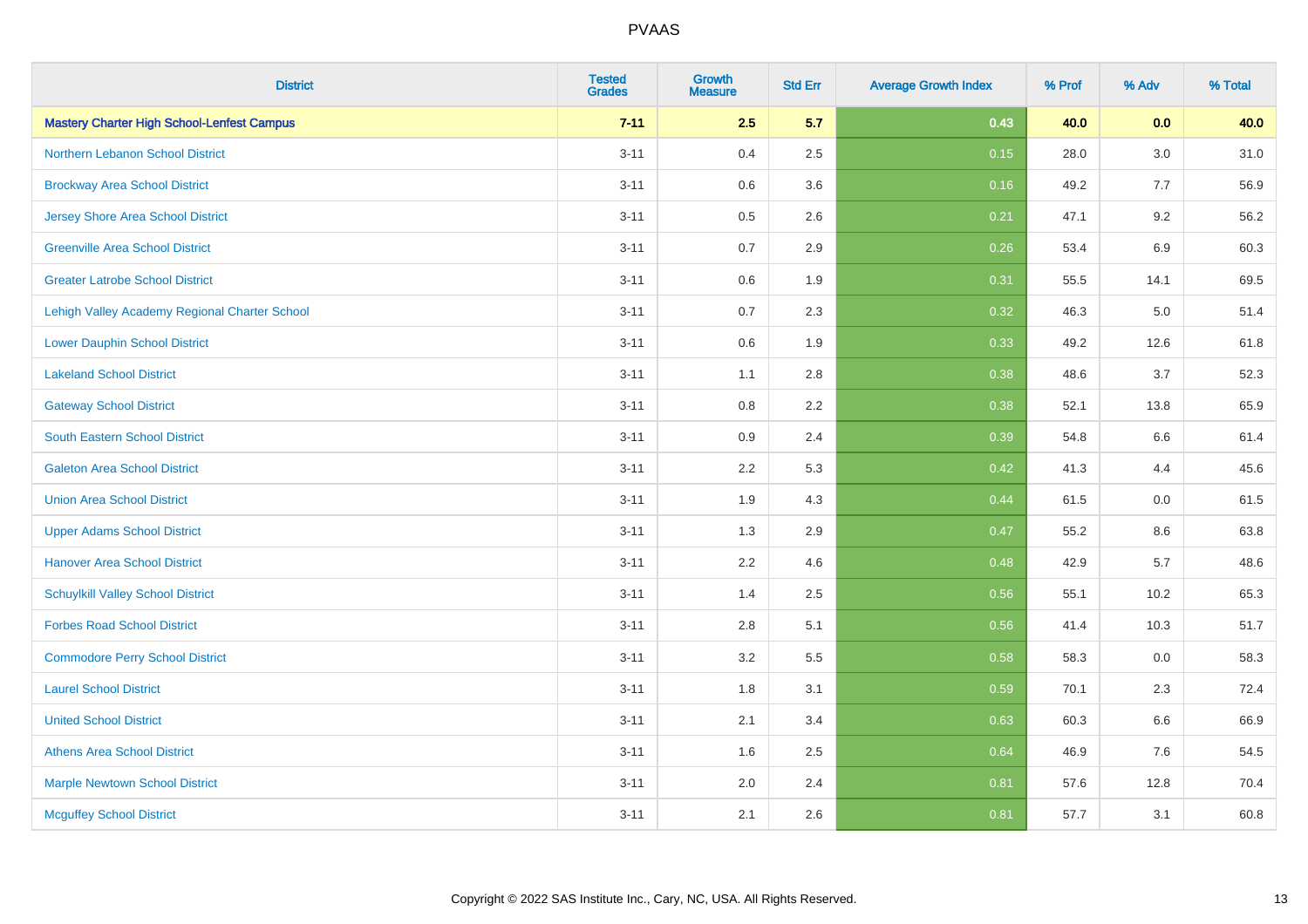| <b>District</b>                                   | <b>Tested</b><br><b>Grades</b> | <b>Growth</b><br><b>Measure</b> | <b>Std Err</b> | <b>Average Growth Index</b> | % Prof | % Adv | % Total |
|---------------------------------------------------|--------------------------------|---------------------------------|----------------|-----------------------------|--------|-------|---------|
| <b>Mastery Charter High School-Lenfest Campus</b> | $7 - 11$                       | 2.5                             | 5.7            | 0.43                        | 40.0   | 0.0   | 40.0    |
| West Jefferson Hills School District              | $3 - 11$                       | 1.8                             | 2.1            | 0.88                        | 55.7   | 20.8  | 76.4    |
| South Fayette Township School District            | $3 - 11$                       | 1.7                             | 2.0            | 0.88                        | 61.0   | 26.5  | 87.6    |
| <b>Bedford Area School District</b>               | $3 - 11$                       | 2.5                             | 2.6            | 0.93                        | 48.5   | 10.0  | 58.5    |
| Northwestern Lehigh School District               | $3 - 11$                       | 2.2                             | 2.3            | 0.93                        | 53.3   | 9.7   | 63.0    |
| <b>Keystone School District</b>                   | $3 - 11$                       | 3.1                             | 3.3            | 0.94                        | 50.6   | 6.5   | 57.1    |
| <b>Baldwin-Whitehall School District</b>          | $3 - 11$                       | 1.8                             | 1.9            | 0.94                        | 58.6   | 8.6   | 67.1    |
| <b>Clairton City School District</b>              | $3 - 11$                       | 3.5                             | 3.7            | 0.95                        | 13.4   | 0.0   | 13.4    |
| <b>Lower Moreland Township School District</b>    | $3 - 11$                       | 2.0                             | 2.2            | 0.95                        | 62.8   | 17.0  | 79.8    |
| <b>Berlin Brothersvalley School District</b>      | $3 - 11$                       | 4.0                             | 4.2            | 0.96                        | 48.8   | 14.0  | 62.8    |
| <b>Hopewell Area School District</b>              | $3 - 11$                       | 2.6                             | 2.7            | 0.97                        | 58.4   | 4.0   | 62.4    |
| <b>Bensalem Township School District</b>          | $3 - 11$                       | 1.6                             | 1.6            | 0.98                        | 38.8   | 8.3   | 47.1    |
| <b>Tunkhannock Area School District</b>           | $3 - 11$                       | 2.3                             | 2.2            | 1.01                        | 44.9   | 9.6   | 54.6    |
| <b>Manheim Central School District</b>            | $3 - 11$                       | 2.1                             | 2.1            | 1.01                        | 53.2   | 11.6  | 64.8    |
| <b>Franklin Regional School District</b>          | $3 - 11$                       | 2.0                             | 1.9            | 1.02                        | 66.7   | 15.5  | 82.1    |
| <b>Williamsport Area School District</b>          | $3 - 11$                       | 1.9                             | 1.8            | 1.04                        | 44.1   | 12.8  | 56.9    |
| <b>General Mclane School District</b>             | $3 - 11$                       | 3.1                             | 2.9            | 1.07                        | 62.3   | 4.9   | 67.2    |
| Meyersdale Area School District                   | $3 - 11$                       | 4.2                             | 4.0            | 1.07                        | 43.1   | 6.9   | 50.0    |
| Leechburg Area School District                    | $3 - 11$                       | 4.4                             | 4.0            | 1.09                        | 47.8   | 19.6  | 67.4    |
| Morrisville Borough School District               | $3 - 11$                       | 4.8                             | 4.3            | $1.10$                      | 30.2   | 2.3   | 32.6    |
| <b>Tidioute Community Charter School</b>          | $3 - 11$                       | 5.7                             | 5.1            | 1.11                        | 34.4   | 21.9  | 56.2    |
| <b>Esperanza Cyber Charter School</b>             | $3 - 11$                       | 7.1                             | 6.1            | 1.16                        | 9.1    | 0.0   | 9.1     |
| <b>Central Cambria School District</b>            | $3 - 11$                       | 3.0                             | 2.5            | 1.17                        | 56.2   | 9.7   | 66.0    |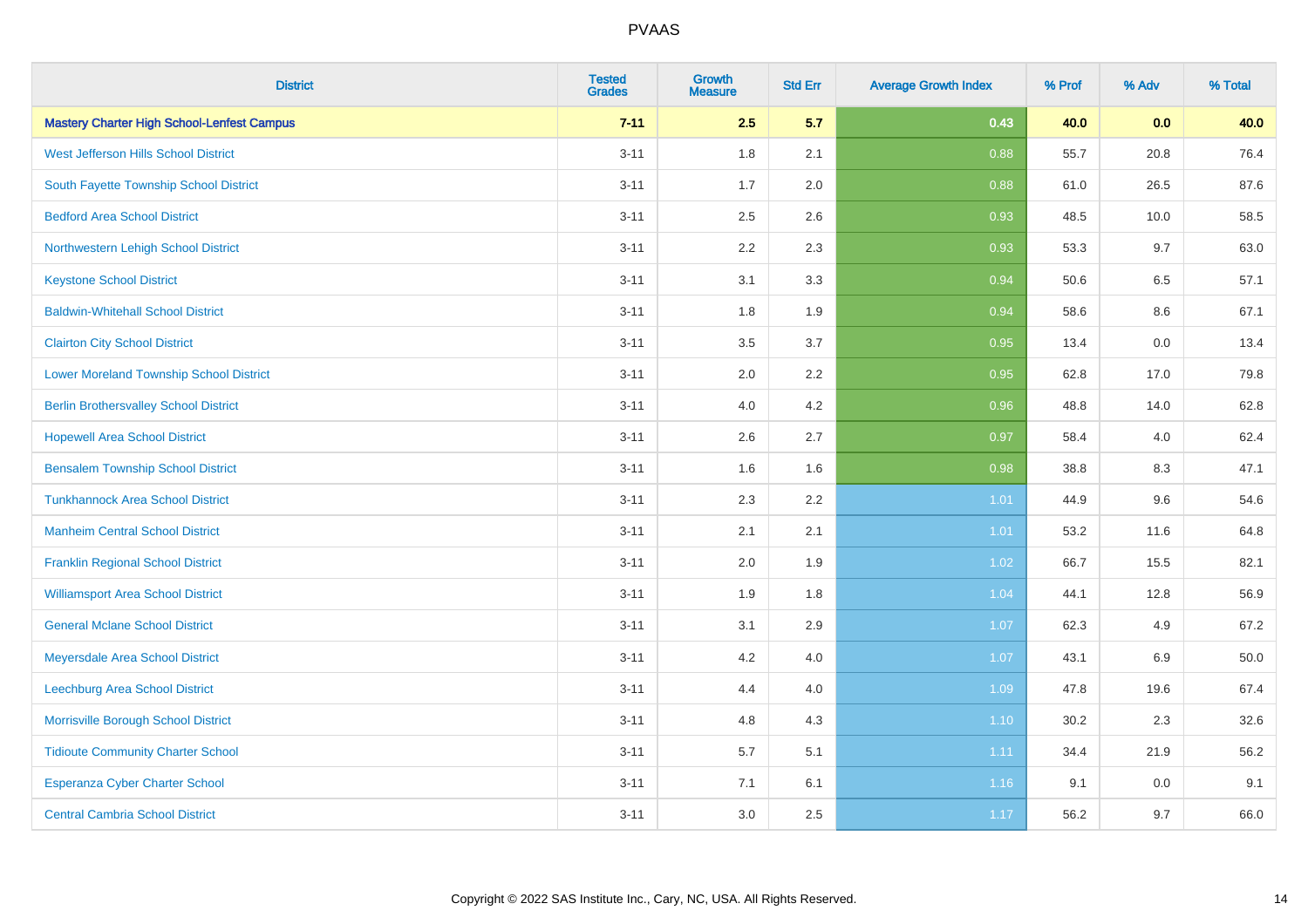| <b>District</b>                                   | <b>Tested</b><br><b>Grades</b> | Growth<br><b>Measure</b> | <b>Std Err</b> | <b>Average Growth Index</b> | % Prof | % Adv | % Total |
|---------------------------------------------------|--------------------------------|--------------------------|----------------|-----------------------------|--------|-------|---------|
| <b>Mastery Charter High School-Lenfest Campus</b> | $7 - 11$                       | 2.5                      | 5.7            | 0.43                        | 40.0   | 0.0   | 40.0    |
| <b>Port Allegany School District</b>              | $3 - 11$                       | 4.4                      | 3.6            | 1.21                        | 28.1   | 9.4   | 37.5    |
| <b>Halifax Area School District</b>               | $3 - 11$                       | 4.7                      | 3.9            | 1.22                        | 61.5   | 9.6   | 71.2    |
| <b>Line Mountain School District</b>              | $3 - 11$                       | 4.1                      | 3.2            | 1.27                        | 52.9   | 9.2   | 62.1    |
| <b>Fairview School District</b>                   | $3 - 11$                       | 3.4                      | 2.6            | 1.32                        | 57.2   | 17.6  | 74.8    |
| <b>Spring Cove School District</b>                | $3 - 11$                       | 3.4                      | 2.5            | 1.33                        | 47.8   | 12.7  | 60.4    |
| <b>Ligonier Valley School District</b>            | $3 - 11$                       | 4.2                      | 3.1            | 1.34                        | 59.1   | 10.3  | 69.5    |
| <b>Pottsgrove School District</b>                 | $3 - 11$                       | 2.8                      | 2.0            | 1.35                        | 44.0   | 10.0  | 53.9    |
| <b>Methacton School District</b>                  | $3 - 11$                       | 2.5                      | 1.7            | 1.43                        | 62.5   | 16.4  | 79.0    |
| <b>Towanda Area School District</b>               | $3 - 11$                       | 4.0                      | 2.8            | 1.44                        | 39.4   | 6.6   | 46.0    |
| <b>Punxsutawney Area School District</b>          | $3 - 11$                       | 4.2                      | 2.9            | 1.45                        | 55.0   | 5.5   | 60.6    |
| <b>Everett Area School District</b>               | $3 - 11$                       | 5.0                      | 3.4            | 1.47                        | 60.5   | 1.3   | 61.8    |
| <b>New Brighton Area School District</b>          | $3 - 11$                       | 4.6                      | 3.1            | 1.47                        | 60.9   | 5.8   | 66.7    |
| <b>Burrell School District</b>                    | $3 - 11$                       | 4.5                      | 3.1            | 1.48                        | 58.5   | 13.8  | 72.3    |
| <b>Warrior Run School District</b>                | $3 - 11$                       | 4.6                      | $3.0\,$        | 1.51                        | 40.9   | 8.1   | 49.0    |
| <b>Armstrong School District</b>                  | $3 - 11$                       | 2.6                      | 1.7            | 1.53                        | 51.5   | 6.1   | 57.6    |
| <b>Pleasant Valley School District</b>            | $3 - 11$                       | 3.1                      | 2.0            | 1.57                        | 57.2   | 5.5   | 62.8    |
| Millersburg Area School District                  | $3 - 11$                       | 6.2                      | 3.8            | 1.63                        | 51.8   | 7.4   | 59.3    |
| <b>Conrad Weiser Area School District</b>         | $3 - 11$                       | 3.6                      | 2.2            | 1.63                        | 52.1   | 2.1   | 54.2    |
| <b>Central Bucks School District</b>              | $3 - 11$                       | 1.6                      | 0.9            | 1.66                        | 63.0   | 16.8  | 79.8    |
| <b>Reach Cyber Charter School</b>                 | $3 - 11$                       | 8.1                      | 4.7            | 1.72                        | 42.4   | 4.6   | 47.0    |
| <b>Northgate School District</b>                  | $3 - 11$                       | 6.3                      | 3.6            | 1.73                        | 53.3   | 16.7  | 70.0    |
| <b>Bentworth School District</b>                  | $3 - 11$                       | 5.7                      | 3.2            | 1.75                        | 44.2   | 19.5  | 63.6    |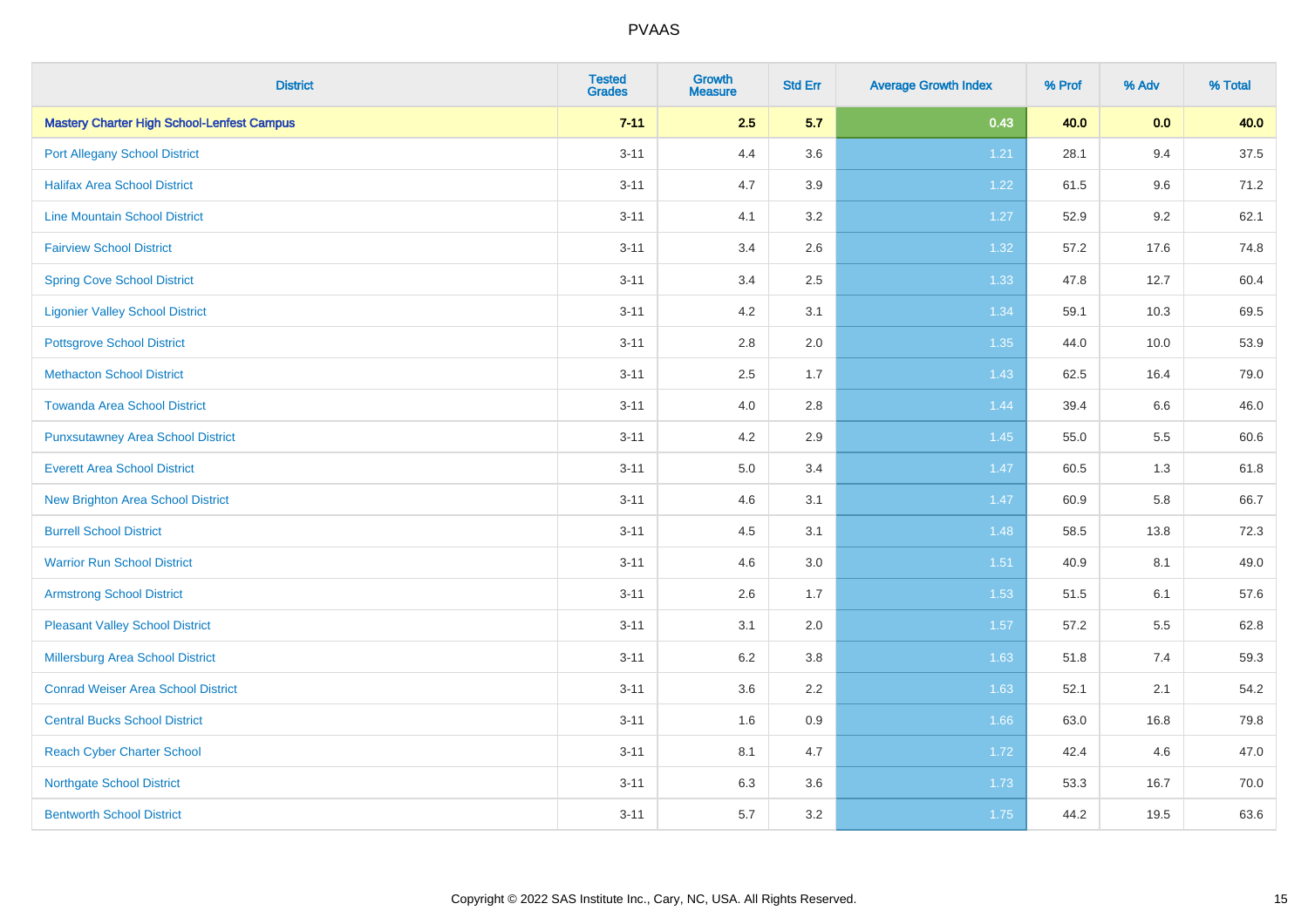| <b>District</b>                                   | <b>Tested</b><br><b>Grades</b> | <b>Growth</b><br><b>Measure</b> | <b>Std Err</b> | <b>Average Growth Index</b> | % Prof | % Adv   | % Total |
|---------------------------------------------------|--------------------------------|---------------------------------|----------------|-----------------------------|--------|---------|---------|
| <b>Mastery Charter High School-Lenfest Campus</b> | $7 - 11$                       | 2.5                             | 5.7            | 0.43                        | 40.0   | 0.0     | 40.0    |
| <b>Salisbury Township School District</b>         | $3 - 11$                       | 6.3                             | 3.6            | $1.77$                      | 46.2   | 6.6     | 52.8    |
| <b>York Academy Regional Charter School</b>       | $3 - 11$                       | 9.0                             | 5.0            | 1.79                        | 55.2   | 0.0     | 55.2    |
| <b>Laurel Highlands School District</b>           | $3 - 11$                       | 4.3                             | 2.4            | 1.81                        | 44.9   | 9.6     | 54.5    |
| <b>Hanover Public School District</b>             | $3 - 11$                       | 5.2                             | 2.8            | 1.83                        | 52.2   | 14.4    | 66.7    |
| <b>Blacklick Valley School District</b>           | $3 - 11$                       | 8.0                             | 4.3            | 1.85                        | 34.1   | $0.0\,$ | 34.1    |
| <b>Uniontown Area School District</b>             | $3 - 11$                       | $6.0\,$                         | 3.2            | 1.87                        | 62.4   | 5.9     | 68.2    |
| <b>Sharon City School District</b>                | $3 - 11$                       | 4.9                             | 2.6            | 1.87                        | 48.2   | 5.3     | 53.4    |
| <b>Steel Valley School District</b>               | $3 - 11$                       | 6.5                             | 3.4            | 1.89                        | 50.7   | 5.6     | 56.3    |
| <b>Western Wayne School District</b>              | $3 - 11$                       | 5.6                             | 2.9            | 1.93                        | 41.3   | 17.4    | 58.7    |
| <b>Blackhawk School District</b>                  | $3 - 11$                       | 4.7                             | 2.3            | 2.01                        | 55.8   | 8.8     | 64.6    |
| <b>Millcreek Township School District</b>         | $3 - 11$                       | 3.1                             | 1.5            | 2.06                        | 55.6   | 14.2    | 69.7    |
| <b>Coudersport Area School District</b>           | $3 - 11$                       | 7.7                             | 3.7            | 2.06                        | 55.7   | 8.2     | 63.9    |
| <b>Keystone Oaks School District</b>              | $3 - 11$                       | $5.5\,$                         | 2.6            | 2.07                        | 53.2   | 12.1    | 65.4    |
| Community Academy Of Philadelphia Charter School  | $3 - 11$                       | 5.8                             | 2.7            | 2.12                        | 26.7   | 0.9     | 27.6    |
| Pennsylvania Leadership Charter School            | $3 - 11$                       | 4.6                             | 2.2            | 2.13                        | 55.4   | 11.2    | 66.7    |
| <b>Allegheny Valley School District</b>           | $3 - 11$                       | 8.5                             | 3.9            | 2.17                        | 53.1   | 12.2    | 65.3    |
| <b>Carlynton School District</b>                  | $3 - 11$                       | 7.3                             | 3.3            | 2.22                        | 41.0   | 10.5    | 51.6    |
| <b>Agora Cyber Charter School</b>                 | $3 - 11$                       | 5.8                             | 2.6            | 2.28                        | 42.8   | 6.6     | 49.4    |
| <b>Wilson Area School District</b>                | $3 - 11$                       | 6.0                             | 2.6            | 2.30                        | 48.7   | 8.5     | 57.2    |
| <b>Brookville Area School District</b>            | $3 - 11$                       | 6.9                             | 3.0            | 2.30                        | 55.2   | 15.6    | 70.8    |
| <b>Richland School District</b>                   | $3 - 11$                       | 6.7                             | 2.9            | 2.33                        | 62.2   | 19.2    | 81.4    |
| <b>Governor Mifflin School District</b>           | $3 - 11$                       | 4.1                             | 1.8            | 2.33                        | 42.5   | 7.2     | 49.7    |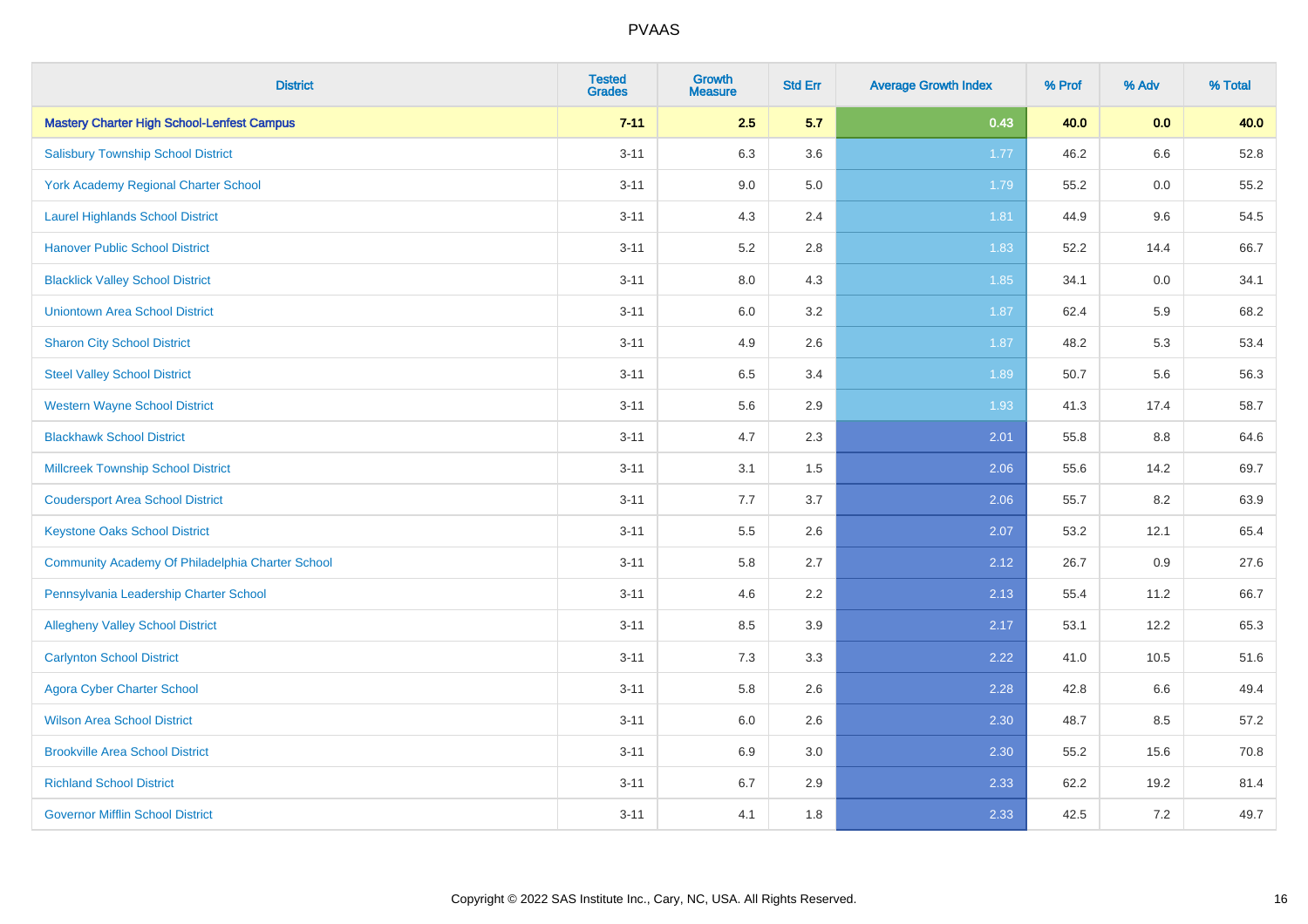| <b>District</b>                                   | <b>Tested</b><br><b>Grades</b> | <b>Growth</b><br><b>Measure</b> | <b>Std Err</b> | <b>Average Growth Index</b> | % Prof | % Adv   | % Total |
|---------------------------------------------------|--------------------------------|---------------------------------|----------------|-----------------------------|--------|---------|---------|
| <b>Mastery Charter High School-Lenfest Campus</b> | $7 - 11$                       | 2.5                             | 5.7            | 0.43                        | 40.0   | 0.0     | 40.0    |
| <b>Franklin Area School District</b>              | $3 - 11$                       | 6.6                             | 2.8            | 2.34                        | 48.2   | $4.5\,$ | 52.7    |
| <b>Hampton Township School District</b>           | $3 - 11$                       | 5.1                             | 2.2            | 2.35                        | 54.0   | 28.2    | 82.2    |
| <b>New Foundations Charter School</b>             | $3 - 11$                       | 5.4                             | 2.2            | 2.41                        | 47.2   | 2.5     | 49.8    |
| <b>Wattsburg Area School District</b>             | $3 - 11$                       | 6.5                             | 2.7            | 2.43                        | 42.7   | 7.6     | 50.3    |
| <b>Belle Vernon Area School District</b>          | $3 - 11$                       | 6.5                             | 2.6            | 2.44                        | 55.6   | 11.1    | 66.7    |
| Wilmington Area School District                   | $3 - 11$                       | 7.5                             | 3.0            | 2.48                        | 55.1   | 5.1     | 60.2    |
| <b>Shenandoah Valley School District</b>          | $3 - 11$                       | 9.7                             | 3.9            | 2.49                        | 28.3   | 5.0     | 33.3    |
| Northampton Area School District                  | $3 - 11$                       | 4.0                             | 1.6            | 2.51                        | 52.3   | 10.8    | 63.1    |
| <b>Clarion Area School District</b>               | $3 - 11$                       | 10.3                            | 4.1            | 2.51                        | 45.4   | 14.6    | 60.0    |
| Renaissance Academy Charter School                | $3 - 11$                       | 8.3                             | 3.3            | 2.54                        | 45.6   | 22.8    | 68.4    |
| New Hope-Solebury School District                 | $3 - 11$                       | 7.5                             | 2.9            | 2.57                        | 68.2   | 22.7    | 90.9    |
| <b>Penncrest School District</b>                  | $3 - 11$                       | 5.7                             | 2.2            | 2.57                        | 47.2   | 7.1     | 54.3    |
| <b>Kennett Consolidated School District</b>       | $3 - 11$                       | 4.8                             | 1.8            | 2.61                        | 52.5   | 10.7    | 63.2    |
| <b>Spring Grove Area School District</b>          | $3 - 11$                       | 5.6                             | 2.1            | 2.68                        | 55.1   | 15.0    | 70.1    |
| <b>Homer-Center School District</b>               | $3 - 11$                       | 9.7                             | 3.6            | 2.70                        | 45.1   | 17.2    | 62.3    |
| <b>Warwick School District</b>                    | $3 - 11$                       | 5.2                             | 1.9            | 2.76                        | 46.4   | 17.0    | 63.3    |
| <b>Peters Township School District</b>            | $3 - 11$                       | 5.0                             | 1.8            | 2.76                        | 59.8   | 26.1    | 85.9    |
| <b>Jenkintown School District</b>                 | $3 - 11$                       | 12.5                            | 4.4            | 2.84                        | 54.6   | 29.6    | 84.1    |
| <b>Stroudsburg Area School District</b>           | $3 - 11$                       | 5.5                             | 1.9            | 2.88                        | 48.1   | 4.2     | 52.3    |
| <b>Hollidaysburg Area School District</b>         | $3 - 11$                       | 6.0                             | 2.1            | 2.88                        | 57.1   | 12.3    | 69.4    |
| Palmyra Area School District                      | $3 - 11$                       | 5.6                             | 1.9            | 2.96                        | 56.4   | 15.6    | 72.0    |
| Montgomery Area School District                   | $3 - 11$                       | 10.7                            | 3.6            | 2.96                        | 48.7   | 12.4    | 61.1    |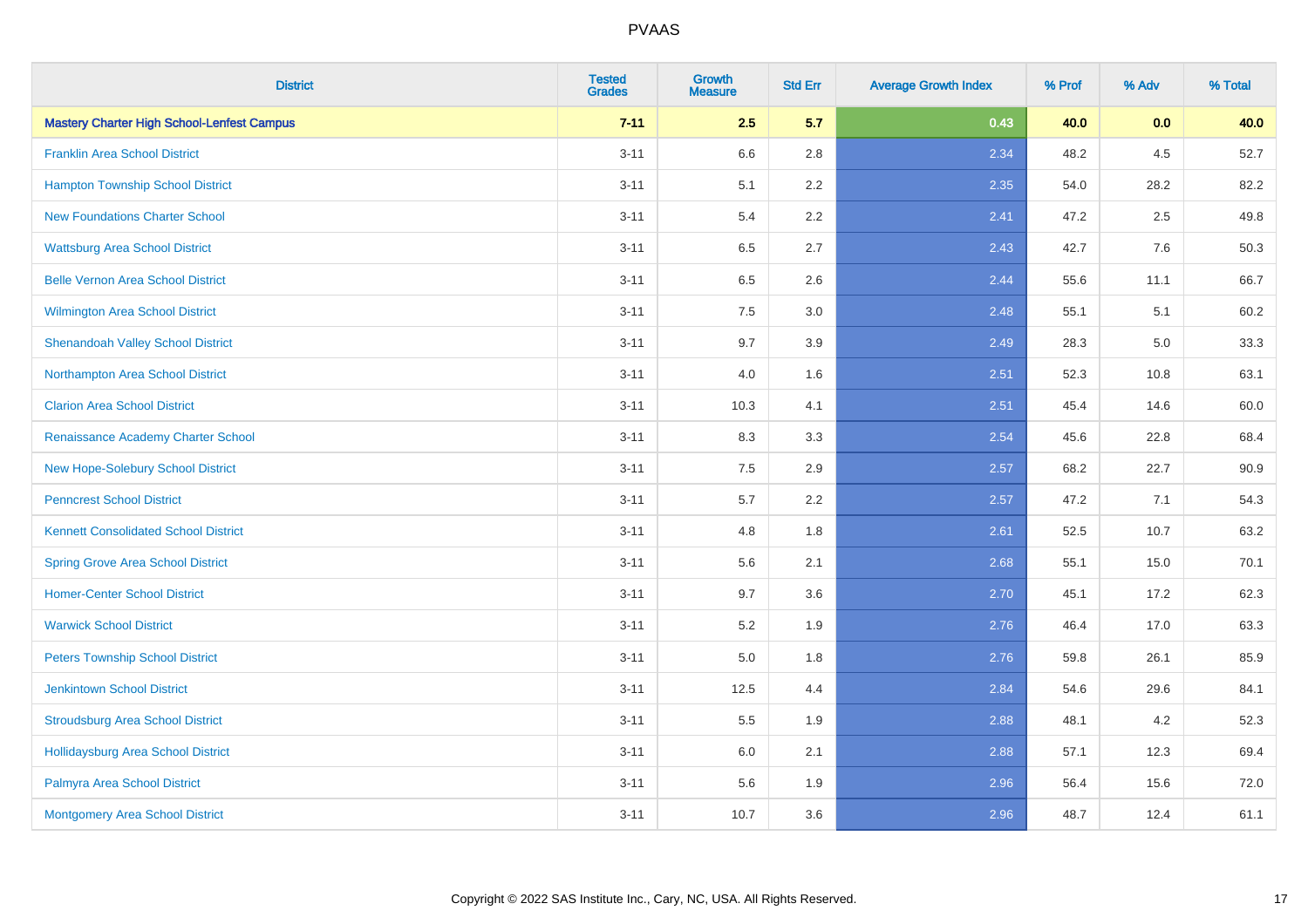| <b>District</b>                                   | <b>Tested</b><br><b>Grades</b> | Growth<br><b>Measure</b> | <b>Std Err</b> | <b>Average Growth Index</b> | % Prof | % Adv   | % Total  |
|---------------------------------------------------|--------------------------------|--------------------------|----------------|-----------------------------|--------|---------|----------|
| <b>Mastery Charter High School-Lenfest Campus</b> | $7 - 11$                       | 2.5                      | 5.7            | 0.43                        | 40.0   | 0.0     | 40.0     |
| <b>Neshaminy School District</b>                  | $3 - 11$                       | 4.0                      | 1.3            | 3.02                        | 58.7   | 9.5     | 68.2     |
| Northeastern York School District                 | $3 - 11$                       | 5.9                      | 2.0            | 3.03                        | 51.1   | 16.6    | 67.6     |
| <b>Northern Cambria School District</b>           | $3 - 11$                       | 10.0                     | 3.3            | 3.04                        | 47.4   | 5.1     | 52.6     |
| Saint Marys Area School District                  | $3 - 11$                       | 7.8                      | 2.6            | 3.04                        | 57.0   | 8.2     | 65.2     |
| <b>Connellsville Area School District</b>         | $3 - 11$                       | 6.1                      | 2.0            | 3.05                        | 45.4   | $7.8\,$ | 53.2     |
| <b>Ephrata Area School District</b>               | $3 - 11$                       | 5.6                      | 1.8            | 3.12                        | 54.7   | 9.5     | 64.2     |
| <b>Avon Grove Charter School</b>                  | $3 - 11$                       | 9.0                      | 2.9            | 3.13                        | 58.8   | 16.7    | 75.5     |
| <b>Bethel Park School District</b>                | $3 - 11$                       | 5.6                      | 1.8            | 3.18                        | 65.3   | 18.6    | 83.9     |
| <b>Jamestown Area School District</b>             | $3 - 11$                       | 13.5                     | 4.2            | 3.19                        | 64.4   | 13.3    | 77.8     |
| <b>Sayre Area School District</b>                 | $3 - 11$                       | 11.2                     | 3.5            | 3.20                        | 52.2   | 7.5     | 59.7     |
| <b>Wayne Highlands School District</b>            | $3 - 11$                       | 7.8                      | 2.4            | 3.23                        | 52.3   | 13.1    | 65.4     |
| <b>East Penn School District</b>                  | $3 - 11$                       | 4.1                      | 1.3            | 3.27                        | 55.8   | 11.5    | 67.3     |
| Mechanicsburg Area School District                | $3 - 11$                       | 5.9                      | 1.8            | 3.29                        | 57.2   | 13.7    | 70.9     |
| <b>Central Dauphin School District</b>            | $3 - 11$                       | 4.4                      | 1.3            | 3.32                        | 53.3   | 7.4     | 60.7     |
| <b>Mastery Charter School - Hardy Williams</b>    | $3 - 11$                       | 11.4                     | 3.4            | 3.33                        | 44.3   | 5.7     | $50.0\,$ |
| Pennsylvania Virtual Charter School               | $3 - 11$                       | 11.8                     | 3.5            | 3.37                        | 56.5   | 11.1    | 67.6     |
| <b>School Lane Charter School</b>                 | $3 - 11$                       | 12.4                     | 3.6            | 3.43                        | 59.1   | 9.8     | 68.9     |
| <b>Whitehall-Coplay School District</b>           | $3 - 11$                       | 6.1                      | 1.8            | 3.45                        | 49.3   | 7.4     | 56.6     |
| Hamburg Area School District                      | $3 - 11$                       | 8.9                      | 2.5            | 3.63                        | 43.5   | 8.2     | 51.7     |
| <b>Eastern York School District</b>               | $3 - 11$                       | 9.6                      | 2.6            | 3.71                        | 56.3   | 12.6    | 68.9     |
| <b>Midd-West School District</b>                  | $3 - 11$                       | 10.3                     | 2.7            | 3.80                        | 58.0   | 13.4    | 71.4     |
| <b>Octorara Area School District</b>              | $3 - 11$                       | 9.1                      | 2.4            | 3.82                        | 52.1   | 8.5     | 60.6     |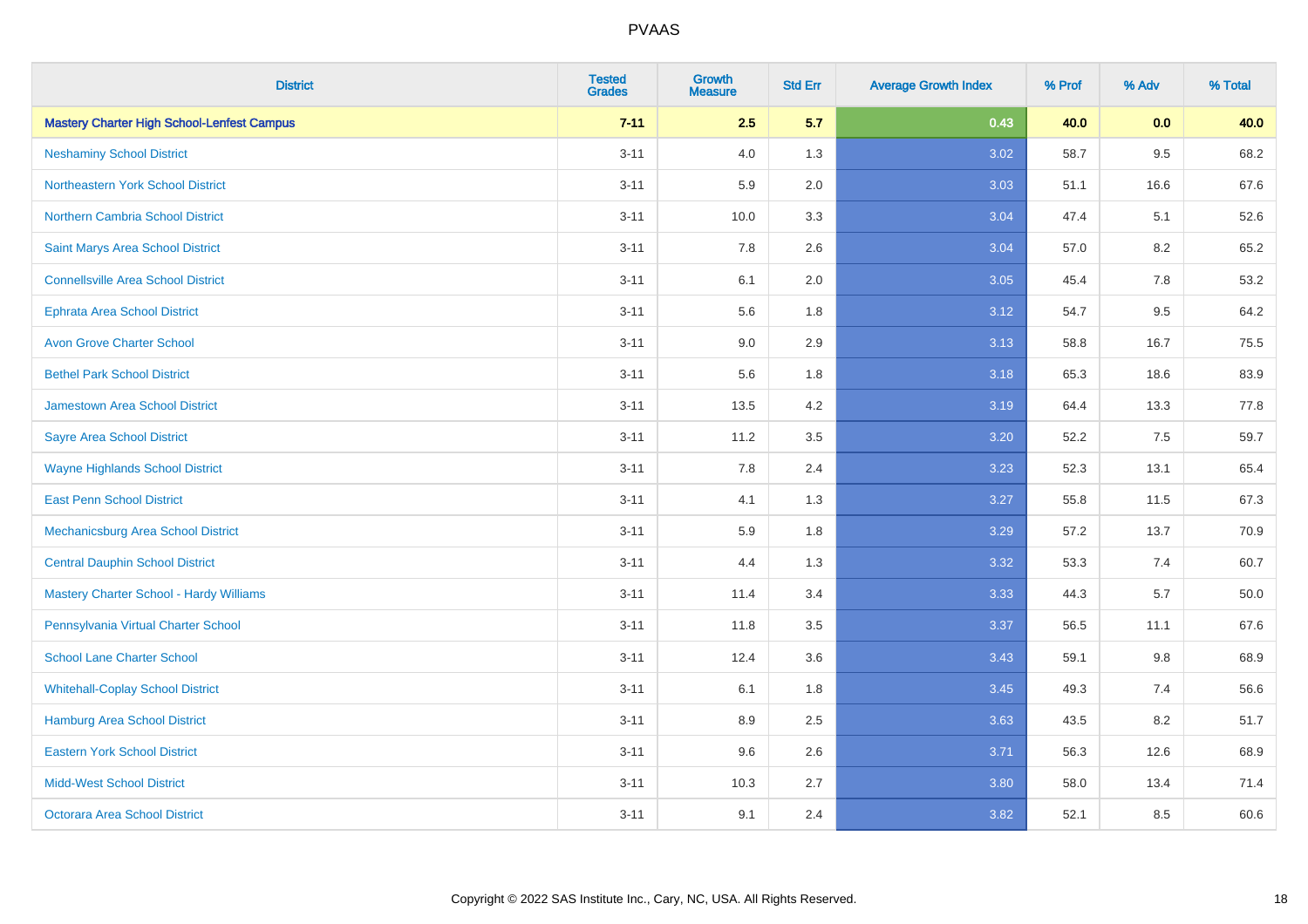| <b>District</b>                                   | <b>Tested</b><br><b>Grades</b> | <b>Growth</b><br><b>Measure</b> | <b>Std Err</b> | <b>Average Growth Index</b> | % Prof | % Adv | % Total |
|---------------------------------------------------|--------------------------------|---------------------------------|----------------|-----------------------------|--------|-------|---------|
| <b>Mastery Charter High School-Lenfest Campus</b> | $7 - 11$                       | 2.5                             | 5.7            | 0.43                        | 40.0   | 0.0   | 40.0    |
| Eastern Lebanon County School District            | $3 - 11$                       | 8.6                             | $2.2\,$        | 3.84                        | 48.8   | 11.4  | 60.3    |
| <b>Lake-Lehman School District</b>                | $3 - 11$                       | 10.8                            | 2.7            | 3.93                        | 55.3   | 7.9   | 63.2    |
| <b>Greenwood School District</b>                  | $3 - 11$                       | 15.9                            | 3.9            | 4.11                        | 50.0   | 25.0  | 75.0    |
| <b>Moon Area School District</b>                  | $3 - 11$                       | 8.2                             | 1.9            | 4.25                        | 58.7   | 18.5  | 77.2    |
| <b>Parkland School District</b>                   | $3 - 11$                       | 5.3                             | 1.2            | 4.30                        | 58.0   | 22.3  | 80.4    |
| <b>Iroquois School District</b>                   | $3 - 11$                       | 13.1                            | 3.0            | 4.35                        | 48.2   | 7.8   | 56.0    |
| <b>Spring-Ford Area School District</b>           | $3 - 11$                       | 6.0                             | 1.3            | 4.46                        | 60.8   | 16.5  | 77.4    |
| Northern Bedford County School District           | $3 - 11$                       | 16.5                            | 3.6            | 4.58                        | 51.7   | 20.0  | 71.7    |
| <b>Littlestown Area School District</b>           | $3 - 11$                       | 11.4                            | 2.5            | 4.62                        | 55.2   | 10.4  | 65.6    |
| <b>Conestoga Valley School District</b>           | $3 - 11$                       | 8.7                             | 1.8            | 4.69                        | 60.3   | 13.5  | 73.8    |
| <b>Derry Area School District</b>                 | $3 - 11$                       | 13.2                            | 2.8            | 4.69                        | 60.0   | 12.5  | 72.5    |
| <b>Fort Leboeuf School District</b>               | $3 - 11$                       | 11.7                            | 2.5            | 4.73                        | 48.5   | 21.1  | 69.6    |
| <b>Shippensburg Area School District</b>          | $3 - 11$                       | 9.3                             | 1.9            | 4.84                        | 53.1   | 10.2  | 63.3    |
| <b>York Suburban School District</b>              | $3 - 11$                       | 10.1                            | 2.1            | 4.91                        | 53.5   | 27.8  | 81.3    |
| <b>West Perry School District</b>                 | $3 - 11$                       | 12.5                            | 2.5            | 4.99                        | 56.6   | 8.4   | 65.0    |
| <b>Cornwall-Lebanon School District</b>           | $3 - 11$                       | 8.3                             | 1.6            | 5.08                        | 47.2   | 8.4   | 55.6    |
| <b>Cocalico School District</b>                   | $3 - 11$                       | 10.6                            | 2.0            | 5.18                        | 50.8   | 14.1  | 64.8    |
| <b>Haverford Township School District</b>         | $3 - 11$                       | 8.0                             | 1.5            | 5.27                        | 53.0   | 25.5  | 78.6    |
| Fox Chapel Area School District                   | $3 - 11$                       | 9.8                             | 1.8            | 5.36                        | 56.6   | 28.6  | 85.2    |
| <b>Mifflin County School District</b>             | $3 - 11$                       | 9.1                             | 1.7            | 5.49                        | 47.1   | 6.7   | 53.8    |
| <b>Unionville-Chadds Ford School District</b>     | $3 - 11$                       | 17.1                            | 3.1            | 5.51                        | 68.1   | 13.2  | 81.3    |
| <b>Mountain View School District</b>              | $3 - 11$                       | 20.9                            | 3.5            | 5.91                        | 57.8   | 20.3  | 78.1    |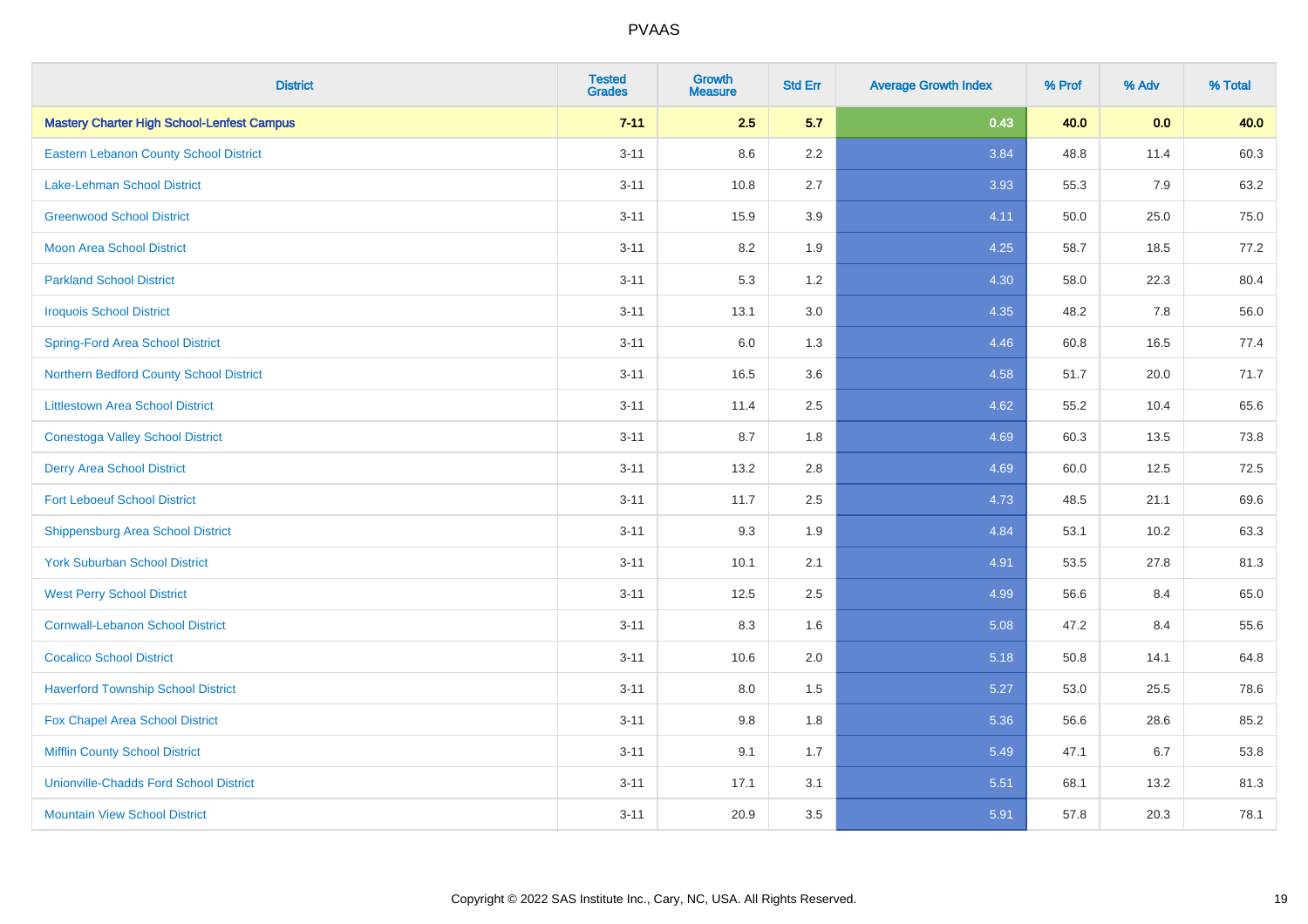| <b>District</b>                                   | <b>Tested</b><br><b>Grades</b> | Growth<br><b>Measure</b> | <b>Std Err</b> | <b>Average Growth Index</b> | % Prof | % Adv | % Total |
|---------------------------------------------------|--------------------------------|--------------------------|----------------|-----------------------------|--------|-------|---------|
| <b>Mastery Charter High School-Lenfest Campus</b> | $7 - 11$                       | 2.5                      | 5.7            | 0.43                        | 40.0   | 0.0   | 40.0    |
| <b>Saucon Valley School District</b>              | $3 - 11$                       | 14.7                     | 2.5            | 5.98                        | 48.7   | 20.2  | 69.0    |
| <b>Abington Heights School District</b>           | $3 - 11$                       | 13.5                     | 2.2            | 6.27                        | 58.3   | 16.2  | 74.5    |
| <b>Pine-Richland School District</b>              | $3 - 11$                       | 11.5                     | 1.8            | 6.31                        | 60.6   | 24.4  | 85.0    |
| <b>Deer Lakes School District</b>                 | $3 - 11$                       | 17.0                     | 2.7            | 6.32                        | 61.5   | 16.4  | 77.9    |
| <b>Hazleton Area School District</b>              | $3 - 11$                       | 9.6                      | 1.4            | 6.77                        | 45.0   | 7.8   | 52.9    |
| <b>Southern York County School District</b>       | $3 - 11$                       | 14.2                     | 2.1            | 6.91                        | 55.1   | 18.1  | 73.1    |
| <b>Delaware Valley School District</b>            | $3 - 11$                       | 12.6                     | 1.8            | 6.93                        | 55.2   | 16.2  | 71.4    |
| <b>Reading School District</b>                    | $3 - 11$                       | 10.1                     | 1.4            | 7.25                        | 24.7   | 2.4   | 27.2    |
| <b>Valley View School District</b>                | $3 - 11$                       | 18.1                     | 2.4            | 7.42                        | 53.7   | 14.7  | 68.4    |
| Pennsylvania Cyber Charter School                 | $3 - 11$                       | 11.6                     | 1.5            | 7.54                        | 46.3   | 5.0   | 51.3    |
| <b>Upper Merion Area School District</b>          | $3 - 11$                       | 15.3                     | 2.0            | 7.62                        | 59.3   | 19.3  | 78.6    |
| <b>Council Rock School District</b>               | $3 - 11$                       | 8.9                      | 1.2            | 7.65                        | 62.8   | 16.6  | 79.4    |
| <b>Penn-Trafford School District</b>              | $3 - 11$                       | 13.4                     | 1.7            | 7.87                        | 62.3   | 21.9  | 84.2    |
| <b>Pennsbury School District</b>                  | $3 - 11$                       | 11.7                     | 1.5            | 7.90                        | 60.1   | 21.3  | 81.3    |
| <b>Great Valley School District</b>               | $3 - 11$                       | 15.0                     | 1.9            | 7.98                        | 50.0   | 35.0  | 85.0    |
| Northern York County School District              | $3 - 11$                       | 15.6                     | 2.0            | 7.98                        | 57.4   | 11.5  | 68.8    |
| <b>Springfield School District</b>                | $3 - 11$                       | 13.8                     | 1.7            | 7.99                        | 60.9   | 21.5  | 82.4    |
| <b>Bethlehem Area School District</b>             | $3 - 11$                       | 9.3                      | 1.1            | 8.15                        | 44.7   | 12.0  | 56.7    |
| <b>Colonial School District</b>                   | $3 - 11$                       | 14.0                     | 1.7            | 8.21                        | 60.2   | 19.6  | 79.8    |
| <b>Souderton Area School District</b>             | $3 - 11$                       | 12.4                     | 1.5            | 8.28                        | 61.7   | 15.2  | 76.9    |
| <b>North Penn School District</b>                 | $3 - 11$                       | 9.1                      | 1.1            | 8.36                        | 55.8   | 17.0  | 72.8    |
| <b>Dallastown Area School District</b>            | $3 - 11$                       | 13.5                     | 1.5            | 8.84                        | 56.0   | 17.9  | 73.8    |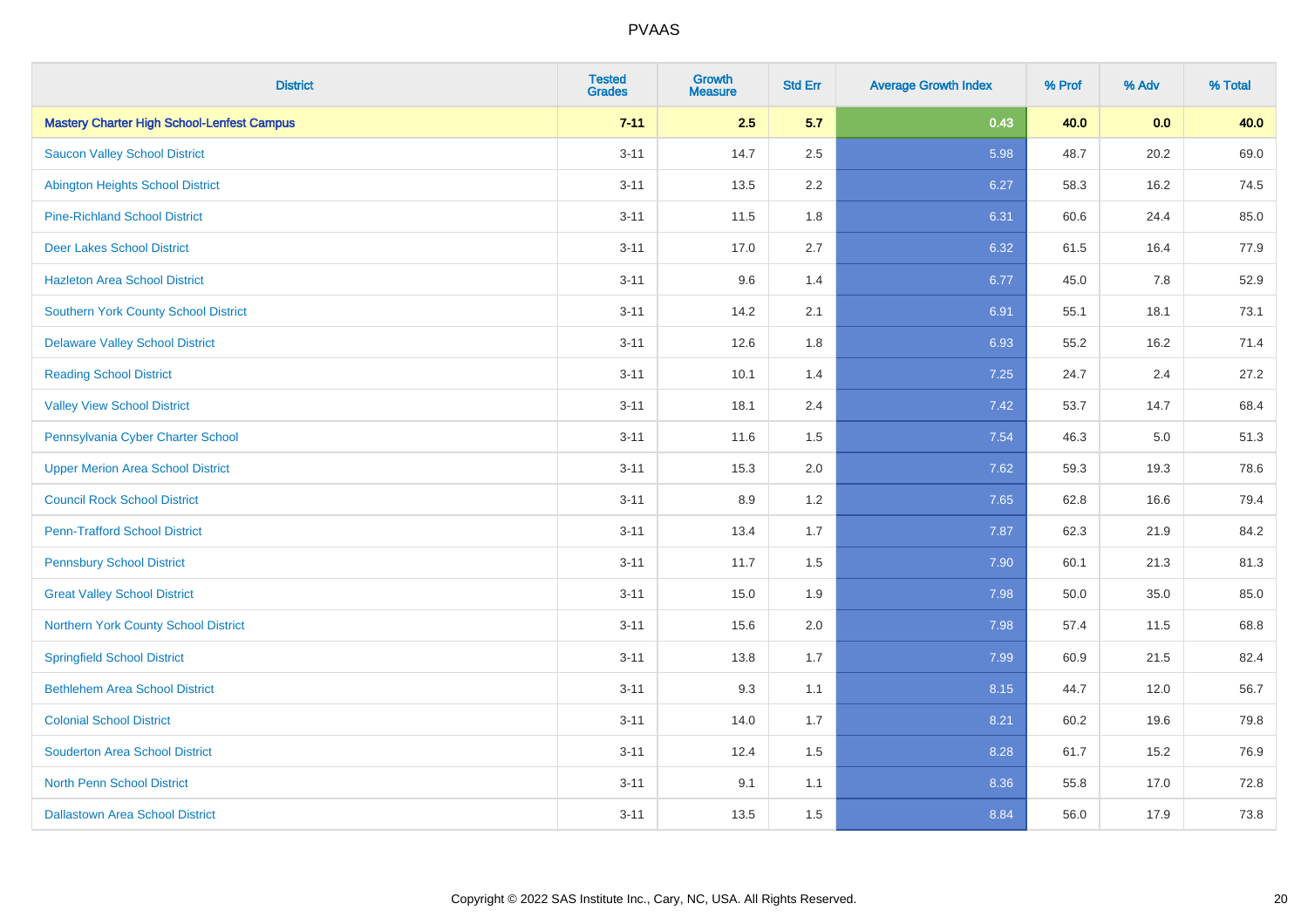| <b>District</b>                                   | <b>Tested</b><br><b>Grades</b> | <b>Growth</b><br><b>Measure</b> | <b>Std Err</b> | <b>Average Growth Index</b> | % Prof | % Adv   | % Total |
|---------------------------------------------------|--------------------------------|---------------------------------|----------------|-----------------------------|--------|---------|---------|
| <b>Mastery Charter High School-Lenfest Campus</b> | $7 - 11$                       | 2.5                             | 5.7            | 0.43                        | 40.0   | 0.0     | 40.0    |
| <b>Norwin School District</b>                     | $3 - 11$                       | 18.0                            | 1.7            | 10.37                       | 58.5   | 27.0    | 85.4    |
| <b>West Chester Area School District</b>          | $3 - 11$                       | 12.6                            | 1.2            | 10.38                       | 66.8   | 20.2    | 87.0    |
| <b>Upper Saint Clair School District</b>          | $3 - 11$                       | 18.5                            | 1.7            | 10.65                       | 61.8   | 30.1    | 91.9    |
| <b>Downingtown Area School District</b>           | $3 - 11$                       | 12.1                            | 1.1            | 10.67                       | 60.0   | 23.5    | 83.6    |
| <b>Upper Perkiomen School District</b>            | $3 - 11$                       | 22.1                            | 2.1            | 10.74                       | 57.7   | 13.2    | 70.9    |
| North Allegheny School District                   | $3 - 11$                       | 17.4                            | 1.3            | 13.52                       | 59.5   | 28.1    | 87.6    |
| <b>State College Area School District</b>         | $3 - 11$                       | 20.5                            | 1.4            | 14.33                       | 58.0   | 25.9    | 84.0    |
| <b>Lower Merion School District</b>               | $3 - 11$                       | 19.0                            | 1.3            | 14.93                       | 55.6   | 29.9    | 85.5    |
| <b>York City School District</b>                  | $3 - 12$                       | $-28.9$                         | 2.1            | $-13.59$                    | 6.0    | 0.3     | 6.2     |
| <b>Lancaster School District</b>                  | $3 - 12$                       | $-15.8$                         | 1.5            | $-10.90$                    | 14.6   | 2.3     | 16.9    |
| <b>Erie City School District</b>                  | $3 - 12$                       | $-14.5$                         | 1.6            | $-9.26$                     | 25.4   | 3.0     | 28.4    |
| Norristown Area School District                   | $3 - 12$                       | $-12.8$                         | 1.6            | $-7.98$                     | 23.5   | $2.3\,$ | 25.7    |
| <b>Tulpehocken Area School District</b>           | $3 - 12$                       | $-13.7$                         | 2.8            | $-4.81$                     | 36.7   | 2.8     | 39.4    |
| <b>Penns Manor Area School District</b>           | $3 - 12$                       | $-17.0$                         | 3.7            | $-4.52$                     | 29.7   | 3.1     | 32.8    |
| <b>Annville-Cleona School District</b>            | $3 - 12$                       | $-12.1$                         | 2.7            | $-4.46$                     | 34.9   | $7.8\,$ | 42.6    |
| Lampeter-Strasburg School District                | $3 - 12$                       | $-8.6$                          | 2.0            | $-4.33$                     | 55.1   | 9.8     | 64.8    |
| <b>West Mifflin Area School District</b>          | $3 - 12$                       | $-12.3$                         | 2.9            | $-4.22$                     | 39.7   | 10.3    | 50.0    |
| Catasauqua Area School District                   | $3 - 12$                       | $-12.1$                         | 3.0            | $-4.00$                     | 36.8   | 7.6     | 44.3    |
| <b>Bradford Area School District</b>              | $3 - 12$                       | $-9.3$                          | 2.4            | $-3.87$                     | 45.8   | 8.3     | 54.2    |
| Northern Lehigh School District                   | $3 - 12$                       | $-10.4$                         | 2.7            | $-3.82$                     | 28.0   | 9.3     | 37.3    |
| <b>Interboro School District</b>                  | $3 - 12$                       | $-7.3$                          | 2.1            | $-3.43$                     | 46.6   | 4.8     | 51.4    |
| <b>Tamaqua Area School District</b>               | $3 - 12$                       | $-8.2$                          | 2.5            | $-3.24$                     | 44.5   | 1.9     | 46.4    |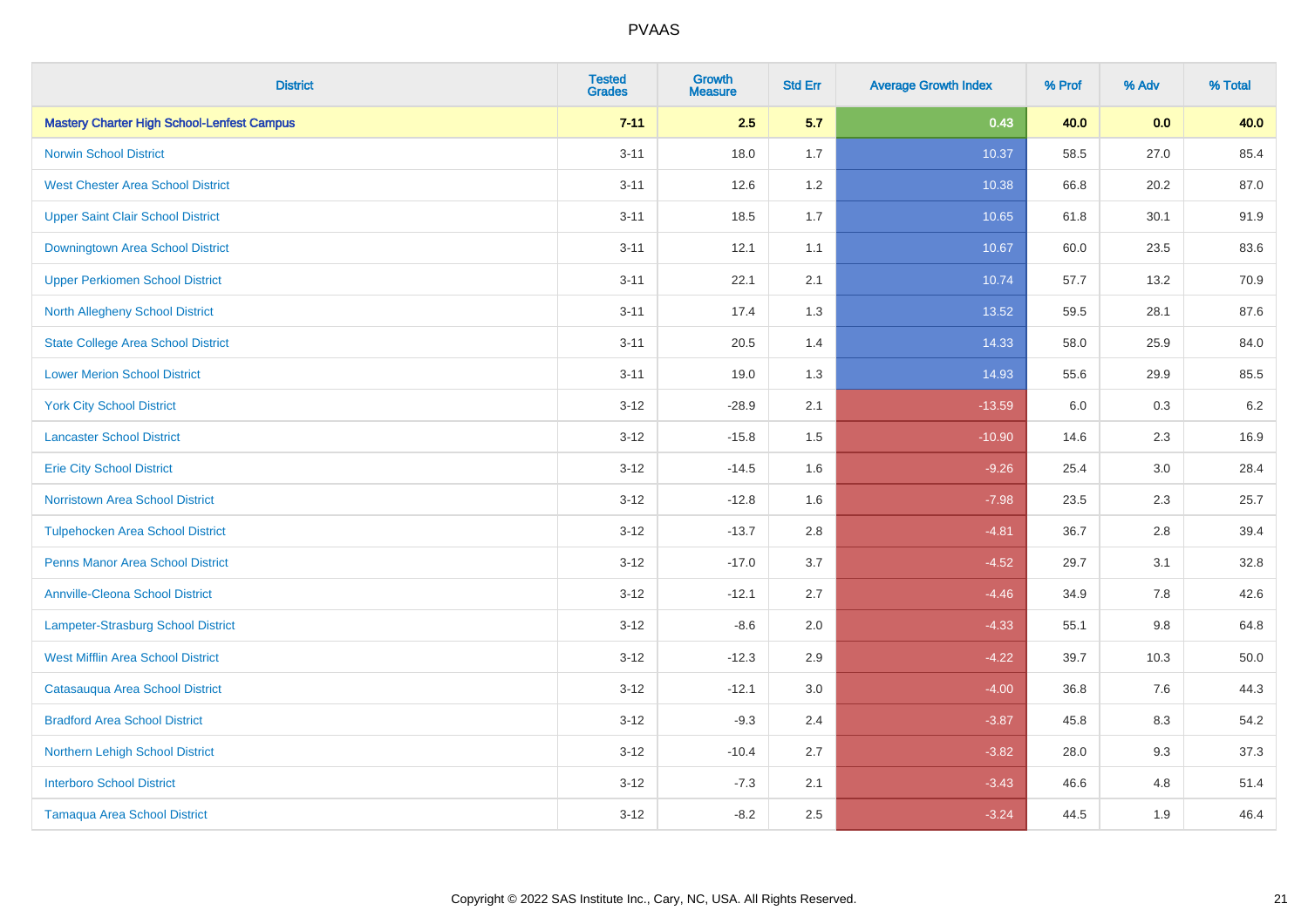| <b>District</b>                                   | <b>Tested</b><br><b>Grades</b> | <b>Growth</b><br><b>Measure</b> | <b>Std Err</b> | <b>Average Growth Index</b> | % Prof | % Adv   | % Total |
|---------------------------------------------------|--------------------------------|---------------------------------|----------------|-----------------------------|--------|---------|---------|
| <b>Mastery Charter High School-Lenfest Campus</b> | $7 - 11$                       | 2.5                             | 5.7            | 0.43                        | 40.0   | 0.0     | 40.0    |
| <b>Waynesboro Area School District</b>            | $3 - 12$                       | $-6.1$                          | 1.9            | $-3.20$                     | 50.0   | $6.8\,$ | 56.8    |
| <b>Conneaut School District</b>                   | $3 - 12$                       | $-7.5$                          | 2.6            | $-2.91$                     | 38.4   | 7.4     | 45.8    |
| <b>Easton Area School District</b>                | $3 - 12$                       | $-4.1$                          | 1.4            | $-2.91$                     | 39.9   | 4.0     | 43.9    |
| <b>Union City Area School District</b>            | $3 - 12$                       | $-10.2$                         | 3.6            | $-2.87$                     | 42.9   | 3.2     | 46.0    |
| Northern Potter School District                   | $3 - 12$                       | $-13.1$                         | 4.6            | $-2.84$                     | 37.5   | 0.0     | 37.5    |
| <b>Quakertown Community School District</b>       | $3 - 12$                       | $-4.4$                          | 1.6            | $-2.70$                     | 56.5   | 10.0    | 66.6    |
| <b>New Castle Area School District</b>            | $3 - 12$                       | $-6.4$                          | 2.4            | $-2.66$                     | 32.5   | 4.3     | 36.8    |
| Northern Tioga School District                    | $3 - 12$                       | $-7.5$                          | 2.8            | $-2.64$                     | 54.0   | 1.2     | 55.2    |
| <b>Juniata County School District</b>             | $3 - 12$                       | $-4.9$                          | 2.1            | $-2.26$                     | 38.5   | 2.9     | 41.4    |
| <b>Keystone Education Center Charter School</b>   | $3 - 12$                       | $-12.9$                         | 5.9            | $-2.19$                     | 28.0   | 0.0     | 28.0    |
| Susquehanna Township School District              | $3 - 12$                       | $-5.8$                          | 2.7            | $-2.17$                     | 36.0   | 5.6     | 41.6    |
| <b>Forest City Regional School District</b>       | $3 - 12$                       | $-6.0$                          | 3.0            | $-1.96$                     | 44.1   | 0.0     | 44.1    |
| <b>Central Columbia School District</b>           | $3 - 12$                       | $-4.8$                          | 2.6            | $-1.86$                     | 53.7   | 14.8    | 68.5    |
| <b>Brownsville Area School District</b>           | $3 - 12$                       | $-7.2$                          | 3.9            | $-1.83$                     | 34.4   | 6.1     | 40.5    |
| <b>Old Forge School District</b>                  | $3-12$                         | $-5.9$                          | 3.4            | $-1.73$                     | 52.9   | 7.1     | 60.0    |
| <b>Twin Valley School District</b>                | $3 - 12$                       | $-3.6$                          | 2.1            | $-1.69$                     | 49.6   | 7.1     | 56.8    |
| <b>Pottstown School District</b>                  | $3 - 12$                       | $-4.0$                          | 2.4            | $-1.68$                     | 29.8   | 1.2     | 31.0    |
| <b>Bristol Borough School District</b>            | $3 - 12$                       | $-4.3$                          | 3.4            | $-1.27$                     | 39.7   | 1.3     | 41.0    |
| <b>Apollo-Ridge School District</b>               | $3-12$                         | $-4.7$                          | 3.7            | $-1.24$                     | 50.0   | 10.0    | 60.0    |
| <b>Scranton School District</b>                   | $3 - 12$                       | $-2.9$                          | 2.4            | $-1.22$                     | 45.6   | 3.6     | 49.1    |
| <b>Chestnut Ridge School District</b>             | $3 - 12$                       | $-3.4$                          | 2.9            | $-1.17$                     | 46.6   | 5.8     | 52.4    |
| <b>Conemaugh Township Area School District</b>    | $3-12$                         | $-3.7$                          | 3.4            | $-1.09$                     | 53.8   | 17.6    | 71.4    |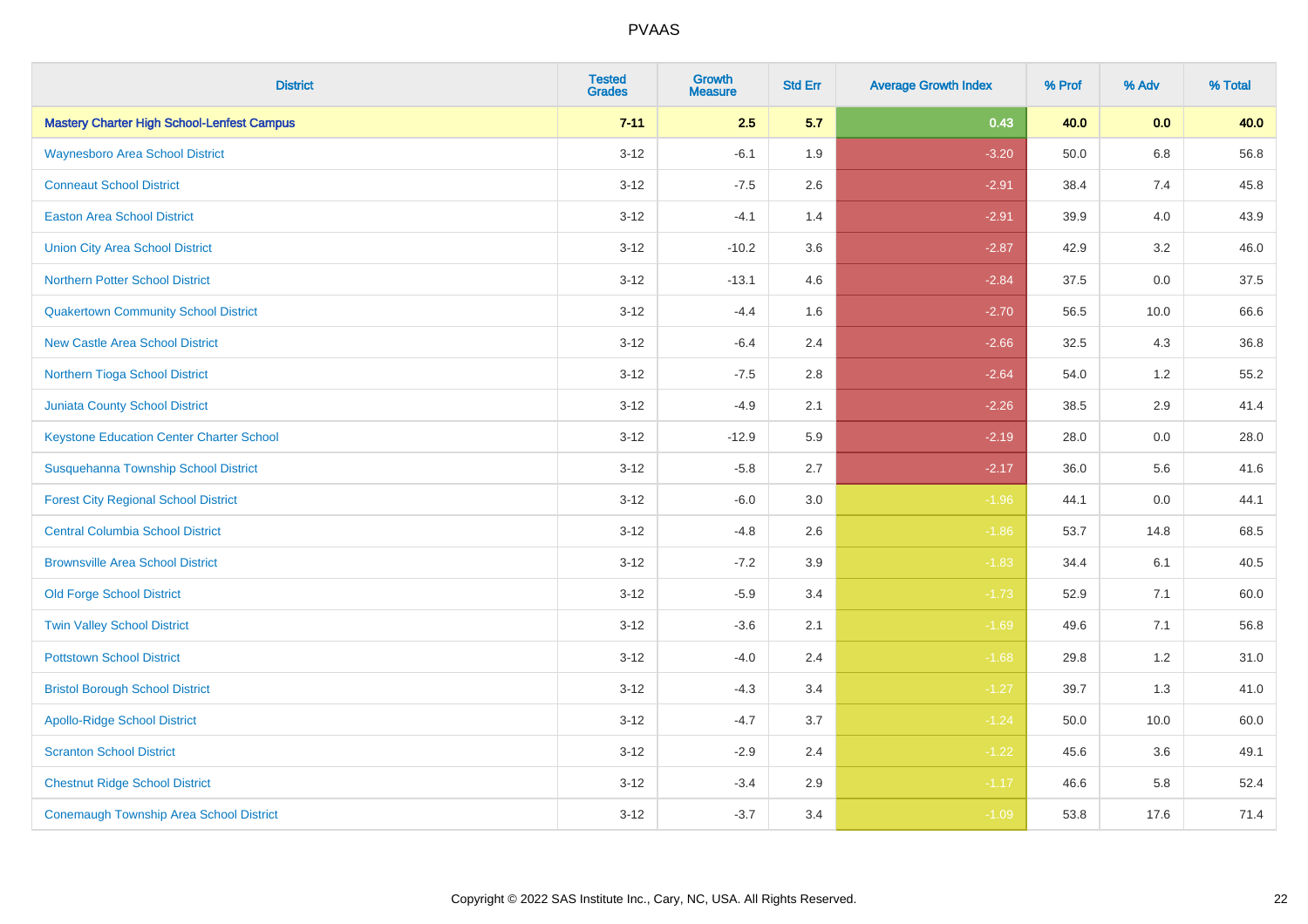| <b>District</b>                                   | <b>Tested</b><br><b>Grades</b> | <b>Growth</b><br><b>Measure</b> | <b>Std Err</b> | <b>Average Growth Index</b> | % Prof | % Adv | % Total |
|---------------------------------------------------|--------------------------------|---------------------------------|----------------|-----------------------------|--------|-------|---------|
| <b>Mastery Charter High School-Lenfest Campus</b> | $7 - 11$                       | 2.5                             | 5.7            | 0.43                        | 40.0   | 0.0   | 40.0    |
| <b>Columbia Borough School District</b>           | $3 - 12$                       | $-3.1$                          | 3.5            | $-0.89$                     | 29.5   | 1.9   | 31.4    |
| <b>Conemaugh Valley School District</b>           | $3 - 12$                       | $-3.2$                          | 4.1            | $-0.78$                     | 48.2   | 5.6   | 53.7    |
| <b>Turkeyfoot Valley Area School District</b>     | $3 - 12$                       | $-4.3$                          | 5.6            | $-0.76$                     | 22.0   | 5.1   | 27.1    |
| <b>Clarion-Limestone Area School District</b>     | $3 - 12$                       | $-2.5$                          | 4.1            | $-0.60$                     | 56.8   | 6.8   | 63.6    |
| <b>Manheim Township School District</b>           | $3 - 12$                       | $-0.9$                          | 1.6            | $-0.58$                     | 53.2   | 15.5  | 68.7    |
| Elizabethtown Area School District                | $3-12$                         | $-0.9$                          | 1.9            | $-0.47$                     | 50.0   | 11.2  | 61.2    |
| <b>Conewago Valley School District</b>            | $3 - 12$                       | $-0.9$                          | 2.0            | $-0.45$                     | 51.7   | 9.6   | 61.3    |
| <b>Bangor Area School District</b>                | $3 - 12$                       | $-0.9$                          | 2.0            | $-0.43$                     | 44.3   | 4.7   | 49.0    |
| <b>Panther Valley School District</b>             | $3 - 12$                       | $-0.6$                          | 3.3            | $-0.19$                     | 47.9   | 4.3   | 52.1    |
| <b>Millville Area School District</b>             | $3 - 12$                       | $-0.9$                          | 4.7            | $-0.18$                     | 51.4   | 5.4   | 56.8    |
| <b>Kutztown Area School District</b>              | $3 - 12$                       | $-0.2$                          | 3.2            | $-0.05$                     | 55.4   | 13.3  | 68.7    |
| <b>Avella Area School District</b>                | $3 - 12$                       | $-0.3$                          | 4.7            | $-0.05$                     | 49.3   | 14.5  | 63.8    |
| <b>Smethport Area School District</b>             | $3 - 12$                       | 0.6                             | 3.9            | 0.15                        | 37.0   | 1.8   | 38.9    |
| <b>Wyomissing Area School District</b>            | $3 - 12$                       | 0.8                             | 2.6            | 0.33                        | 55.7   | 17.6  | 73.3    |
| <b>Tussey Mountain School District</b>            | $3 - 12$                       | 1.5                             | 3.7            | 0.40                        | 38.6   | 1.8   | 40.4    |
| <b>Newport School District</b>                    | $3 - 12$                       | 1.4                             | 3.5            | 0.41                        | 51.5   | 10.3  | 61.8    |
| <b>Roberto Clemente Charter School</b>            | $3 - 12$                       | 2.2                             | 4.9            | 0.45                        | 27.5   | 5.0   | 32.5    |
| <b>Purchase Line School District</b>              | $3 - 12$                       | 1.7                             | 3.5            | 0.47                        | 43.1   | 5.4   | 48.5    |
| <b>Radnor Township School District</b>            | $3 - 12$                       | 1.0                             | 2.1            | 0.50                        | 65.0   | 23.2  | 88.2    |
| <b>Union School District</b>                      | $3 - 12$                       | 2.3                             | 4.2            | 0.54                        | 32.6   | 7.0   | 39.5    |
| Camp Hill School District                         | $3 - 12$                       | 2.3                             | 3.0            | 0.78                        | 53.6   | 17.5  | 71.1    |
| <b>North Clarion County School District</b>       | $3 - 12$                       | 3.7                             | 4.3            | 0.85                        | 67.5   | 15.0  | 82.5    |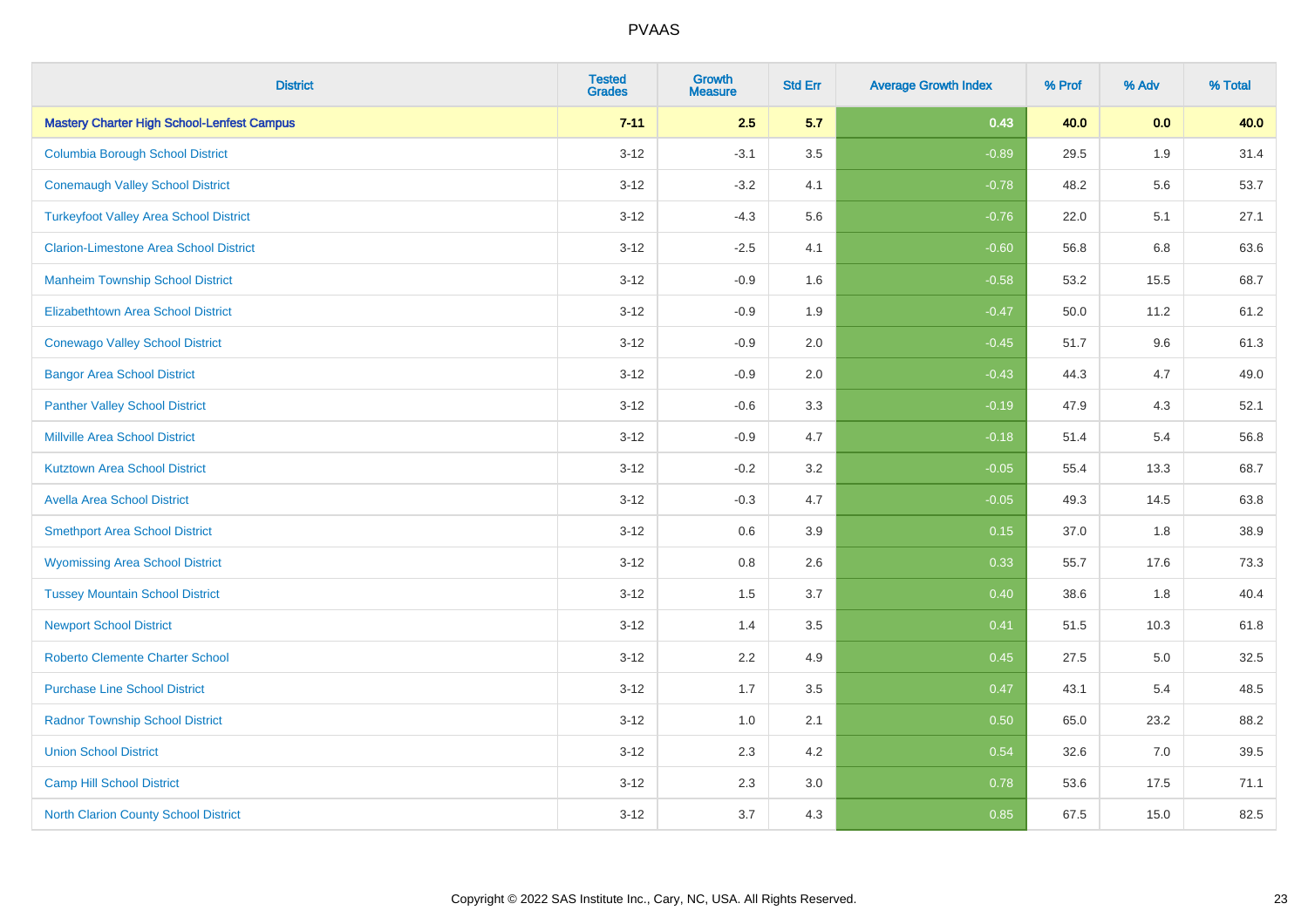| <b>District</b>                                        | <b>Tested</b><br><b>Grades</b> | <b>Growth</b><br><b>Measure</b> | <b>Std Err</b> | <b>Average Growth Index</b> | % Prof | % Adv | % Total |
|--------------------------------------------------------|--------------------------------|---------------------------------|----------------|-----------------------------|--------|-------|---------|
| <b>Mastery Charter High School-Lenfest Campus</b>      | $7 - 11$                       | 2.5                             | 5.7            | 0.43                        | 40.0   | 0.0   | 40.0    |
| <b>Woodland Hills School District</b>                  | $3-12$                         | 3.2                             | 2.6            | 1.22                        | 31.4   | 3.6   | 35.0    |
| <b>Donegal School District</b>                         | $3 - 12$                       | 3.1                             | 2.4            | 1.29                        | 60.6   | 9.1   | 69.7    |
| <b>West York Area School District</b>                  | $3 - 12$                       | 3.2                             | 2.3            | 1.38                        | 53.8   | 4.4   | 58.2    |
| <b>Loyalsock Township School District</b>              | $3 - 12$                       | 4.2                             | 2.8            | 1.47                        | 54.3   | 2.1   | 56.4    |
| <b>Hermitage School District</b>                       | $3 - 12$                       | $3.8\,$                         | 2.4            | 1.60                        | 57.5   | 9.3   | 66.8    |
| <b>Oswayo Valley School District</b>                   | $3 - 12$                       | 8.5                             | 5.0            | 1.68                        | 50.0   | 16.7  | 66.7    |
| <b>Pottsville Area School District</b>                 | $3 - 12$                       | 4.4                             | 2.3            | 1.94                        | 44.8   | 5.4   | 50.2    |
| <b>West Allegheny School District</b>                  | $3 - 12$                       | 4.0                             | 2.1            | 1.96                        | 63.1   | 15.7  | 78.8    |
| <b>Altoona Area School District</b>                    | $3 - 12$                       | 3.3                             | 1.6            | 1.99                        | 47.7   | 8.2   | 55.9    |
| <b>Chester Charter Scholars Academy Charter School</b> | $3 - 12$                       | 8.4                             | 4.1            | 2.03                        | 23.4   | 0.0   | 23.4    |
| <b>South Western School District</b>                   | $3 - 12$                       | 3.9                             | 1.9            | 2.08                        | 60.2   | 8.1   | 68.3    |
| <b>Grove City Area School District</b>                 | $3 - 12$                       | 5.1                             | 2.4            | 2.09                        | 36.4   | 16.5  | 52.8    |
| <b>Eastern Lancaster County School District</b>        | $3 - 12$                       | 4.5                             | 2.2            | 2.09                        | 46.3   | 11.4  | 57.6    |
| Pennsylvania Distance Learning Charter School          | $3 - 12$                       | 9.3                             | 4.2            | 2.22                        | 42.2   | 3.1   | 45.3    |
| Lincoln Leadership Academy Charter School              | $3 - 12$                       | 14.2                            | 6.4            | 2.22                        | 23.5   | 0.0   | 23.5    |
| People For People Charter School                       | $3 - 12$                       | 13.3                            | 5.5            | 2.43                        | 13.5   | 0.0   | 13.5    |
| <b>Wyalusing Area School District</b>                  | $3 - 12$                       | 8.8                             | 3.3            | 2.68                        | 54.6   | 11.7  | 66.2    |
| <b>Hempfield Area School District</b>                  | $3 - 12$                       | 4.6                             | 1.6            | 2.86                        | 53.5   | 20.1  | 73.6    |
| <b>Daniel Boone Area School District</b>               | $3 - 12$                       | 5.7                             | 2.0            | 2.88                        | 51.0   | 11.5  | 62.6    |
| <b>Dover Area School District</b>                      | $3 - 12$                       | 6.0                             | 2.1            | 2.94                        | 52.2   | 6.0   | 58.2    |
| <b>Cranberry Area School District</b>                  | $3 - 12$                       | 9.2                             | 3.0            | 3.04                        | 47.5   | 10.2  | 57.6    |
| Ambridge Area School District                          | $3 - 12$                       | 9.1                             | 2.6            | 3.46                        | 50.4   | 10.7  | 61.1    |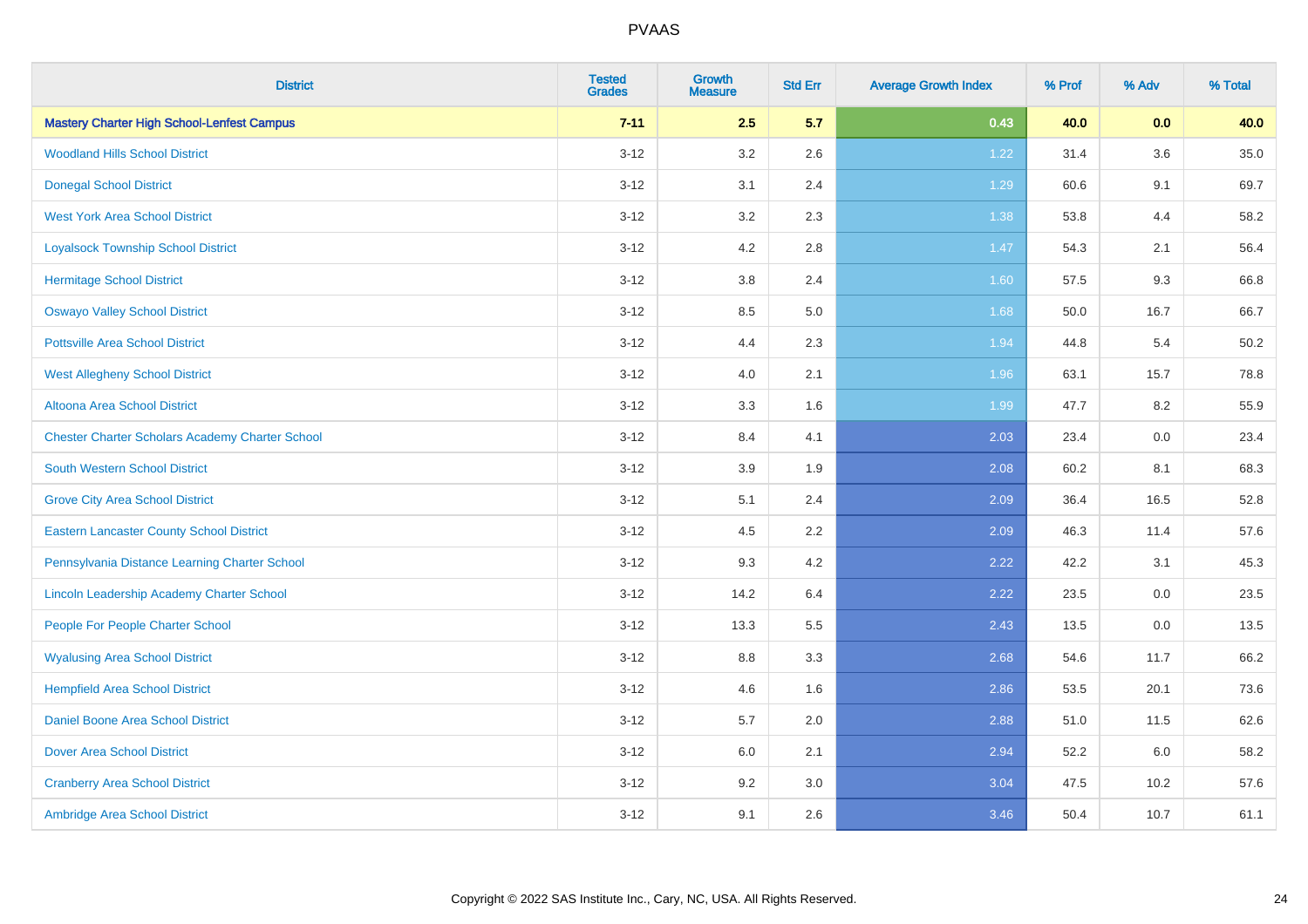| <b>District</b>                                   | <b>Tested</b><br><b>Grades</b> | Growth<br><b>Measure</b> | <b>Std Err</b> | <b>Average Growth Index</b> | % Prof | % Adv | % Total |
|---------------------------------------------------|--------------------------------|--------------------------|----------------|-----------------------------|--------|-------|---------|
| <b>Mastery Charter High School-Lenfest Campus</b> | $7 - 11$                       | 2.5                      | 5.7            | 0.43                        | 40.0   | 0.0   | 40.0    |
| Pen Argyl Area School District                    | $3 - 12$                       | 9.2                      | 2.7            | 3.46                        | 50.0   | 12.6  | 62.6    |
| <b>Selinsgrove Area School District</b>           | $3 - 12$                       | 8.3                      | 2.3            | 3.54                        | 56.8   | 10.0  | 66.8    |
| <b>West Shore School District</b>                 | $3 - 12$                       | 5.0                      | 1.4            | 3.59                        | 54.2   | 9.4   | 63.6    |
| <b>Mckeesport Area School District</b>            | $3 - 12$                       | 9.0                      | 2.4            | 3.72                        | 31.0   | 4.5   | 35.5    |
| <b>Allentown City School District</b>             | $3 - 12$                       | 5.3                      | 1.4            | 3.88                        | 25.3   | 2.7   | 28.0    |
| <b>William Penn School District</b>               | $3 - 12$                       | 8.3                      | 2.1            | 3.99                        | 35.6   | 3.0   | 38.7    |
| <b>Greater Nanticoke Area School District</b>     | $3 - 12$                       | 11.2                     | 2.8            | 4.01                        | 38.0   | 12.4  | 50.4    |
| Montoursville Area School District                | $3 - 12$                       | 10.8                     | 2.5            | 4.24                        | 44.6   | 20.1  | 64.8    |
| Pocono Mountain School District                   | $3 - 12$                       | 6.8                      | 1.5            | 4.62                        | 45.8   | 5.0   | 50.7    |
| <b>Upper Darby School District</b>                | $3 - 12$                       | 6.9                      | 1.5            | 4.62                        | 45.0   | 6.7   | 51.7    |
| Penns Valley Area School District                 | $3 - 12$                       | 14.0                     | 2.9            | 4.80                        | 41.9   | 23.1  | 65.0    |
| <b>Wilson School District</b>                     | $3 - 12$                       | $8.8\,$                  | 1.5            | 5.96                        | 52.6   | 14.6  | 67.2    |
| <b>Ridley School District</b>                     | $3 - 12$                       | 10.0                     | 1.6            | 6.10                        | 45.6   | 8.2   | 53.8    |
| <b>Central York School District</b>               | $3 - 12$                       | 12.3                     | 1.7            | 7.20                        | 55.5   | 11.5  | 67.0    |
| <b>Tyrone Area School District</b>                | $3 - 12$                       | 19.7                     | 2.5            | 7.87                        | 60.4   | 16.7  | 77.1    |
| <b>Upper Dublin School District</b>               | $3 - 12$                       | 15.4                     | 1.8            | 8.53                        | 60.8   | 24.8  | 85.6    |
| Philadelphia City School District                 | $3 - 12$                       | 7.5                      | 0.6            | 12.64                       | 38.4   | 7.0   | 45.4    |
| <b>Cumberland Valley School District</b>          | $3 - 12$                       | 18.5                     | 1.3            | 14.64                       | 60.7   | 23.4  | 84.1    |
| Esperanza Academy Charter School                  | $4 - 11$                       | 4.0                      | 2.5            | 1.61                        | 32.4   | 0.7   | 33.1    |
| <b>Mastery Charter School - Pickett Campus</b>    | $6 - 10$                       | 5.6                      | 5.7            | 1.00                        | 27.8   | 0.0   | 27.8    |
| <b>Innovative Arts Academy Charter School</b>     | $6 - 11$                       | $-9.1$                   | 3.7            | $-2.44$                     | 9.5    | 0.0   | 9.5     |
| La Academia Partnership Charter School            | $6 - 11$                       | $-11.0$                  | 4.7            | $-2.34$                     | 6.8    | 0.0   | 6.8     |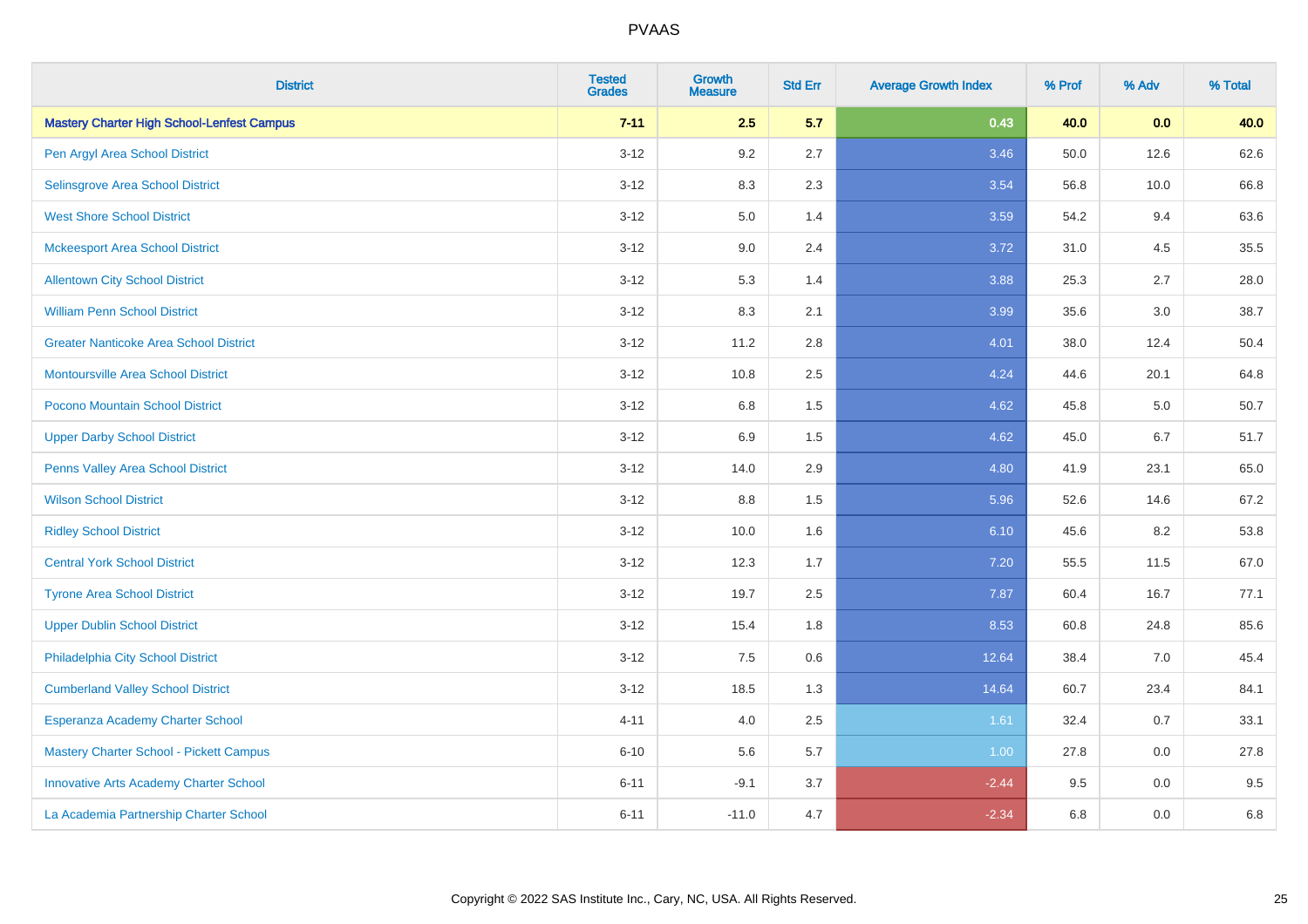| <b>District</b>                                                       | <b>Tested</b><br><b>Grades</b> | <b>Growth</b><br><b>Measure</b> | <b>Std Err</b> | <b>Average Growth Index</b> | % Prof  | % Adv   | % Total |
|-----------------------------------------------------------------------|--------------------------------|---------------------------------|----------------|-----------------------------|---------|---------|---------|
| <b>Mastery Charter High School-Lenfest Campus</b>                     | $7 - 11$                       | 2.5                             | 5.7            | 0.43                        | 40.0    | 0.0     | 40.0    |
| Perseus House Charter School Of Excellence                            | $6 - 11$                       | $-5.2$                          | 3.0            | $-1.72$                     | 16.5    | 0.0     | 16.5    |
| Urban Pathways 6-12 Charter School                                    | $6 - 11$                       | 4.8                             | 6.4            | 0.75                        | 28.6    | 0.0     | 28.6    |
| Center For Student Learning Charter School At Pennsbury               | $6 - 12$                       | $-2.9$                          | 6.1            | $-0.47$                     | 42.9    | 0.0     | 42.9    |
| Dr Robert Ketterer Charter School Inc                                 | $6 - 12$                       | 10.1                            | 5.0            | 2.04                        | 14.9    | 0.4     | 15.3    |
| 21st Century Cyber Charter School                                     | $6 - 12$                       | 5.7                             | 2.3            | 2.50                        | 56.7    | 8.3     | 65.0    |
| <b>Mastery Charter School - Gratz Campus</b>                          | $7 - 10$                       | $-23.9$                         | 4.5            | $-5.29$                     | 2.9     | 0.0     | 2.9     |
| <b>Mastery Charter School - Shoemaker Campus</b>                      | $7 - 10$                       | 4.1                             | 3.0            | 1.34                        | 20.9    | 3.3     | 24.2    |
| <b>Achievement House Charter School</b>                               | $7 - 11$                       | $-0.7$                          | 4.0            | $-0.17$                     | 32.5    | 2.6     | 35.1    |
| <b>Mastery Charter High School-Lenfest Campus</b>                     | $7 - 11$                       | 2.5                             | 5.7            | 0.43                        | 40.0    | 0.0     | 40.0    |
| <b>Lincoln Park Performing Arts Charter School</b>                    | $7 - 11$                       | 3.6                             | 2.5            | $1.42$                      | 59.6    | 14.7    | 74.3    |
| The New Academy Charter School                                        | $8 - 11$                       | $-10.4$                         | 5.2            | $-2.00$                     | 0.0     | 0.0     | 0.0     |
| <b>West Side CTC</b>                                                  | $9 - 10$                       | $-37.4$                         | 4.3            | $-8.64$                     | $8.8\,$ | 0.0     | $8.8\,$ |
| <b>Bucks County Technical High School</b>                             | $9 - 10$                       | $-12.0$                         | 2.5            | $-4.84$                     | 35.9    | 3.2     | 39.2    |
| <b>Columbia-Montour AVTS</b>                                          | $9 - 10$                       | $-12.5$                         | 3.0            | $-4.16$                     | 22.3    | $0.6\,$ | 22.9    |
| Preparatory Charter School Of Mathematics, Science, Tech, And Careers | $9 - 10$                       | $-4.0$                          | 2.5            | $-1.59$                     | 15.0    | $0.0\,$ | 15.0    |
| <b>Westinghouse Arts Academy Charter School</b>                       | $9 - 10$                       | $-0.7$                          | 3.6            | $-0.19$                     | 59.2    | 8.4     | 67.6    |
| <b>KIPP Dubois Charter School</b>                                     | $9 - 10$                       | 4.7                             | 3.3            | 1.40                        | 31.0    | 1.4     | 32.4    |
| Lehigh Valley Charter High School For The Arts                        | $9 - 10$                       | 7.3                             | 2.6            | 2.82                        | 62.3    | 18.2    | 80.5    |
| <b>Dauphin County Technical School</b>                                | $9 - 11$                       | $-45.5$                         | 2.6            | $-17.72$                    | 14.4    | 2.5     | 16.9    |
| Jefferson County-Dubois AVTS                                          | $9 - 11$                       | $-16.2$                         | 3.9            | $-4.16$                     | 23.0    | 0.0     | 23.0    |
| <b>Universal Audenried Charter School</b>                             | $9 - 11$                       | $-5.8$                          | 2.4            | $-2.40$                     | 14.6    | 0.0     | 14.6    |
| <b>Carbon Career &amp; Technical Institute</b>                        | $9 - 11$                       | $-5.7$                          | 3.6            | $-1.59$                     | 34.5    | 1.2     | 35.7    |